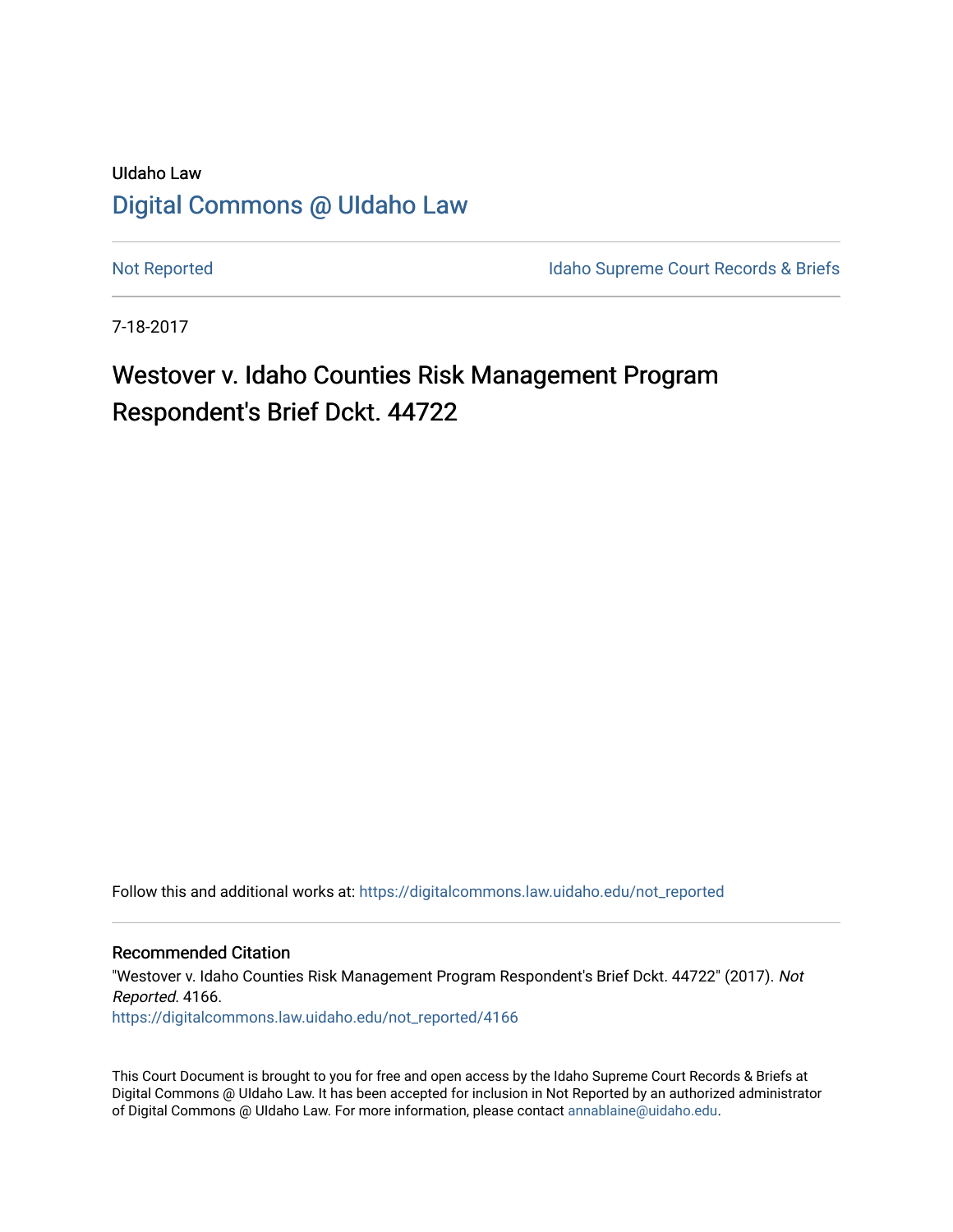### IN THE SUPREME COURT FOR THE STATE OF IDAHO

VALD. WESTOVER,

Plaintiff/Appellant,

Supreme Court Case No. 44722

Ada County District Court Case No. CV-2016-195

vs.

IDAHO COUNTIES RISK MANAGEMENT PROGRAM (ICRMP),

Defendant/Respondent.

RESPONDENT'S BRIEF

### RESPONDENT IDAHO COUNTY RISK MANAGEMENT PROGRAM'S BRIEF

#### APPEAL FROM THE DISTRICT COURT OF THE FOURTH JUDICIAL DISTRICT OF THE STATE OF IDAHO, IN AND FOR THE COUNTY OF ADA

## THE HONORABLE MITCHELL BROWN, PRESIDING DISTRICT JUDGE

Phillip J. Collaer ANDERSON, JULIAN & HULL, LLP C.W. Moore Plaza 250 S. Fifth Street, Suite 700 P. 0. Box 7426 Boise, Idaho 83707-7426

*Attorneys for Defendant/Respondent* 

Blake S. Atkin ATKIN LAW OFFICES, P. C. 7579 North Westside Highway Clifton, Idaho 83228

*Attorney for Plaintiff/Appellant* 

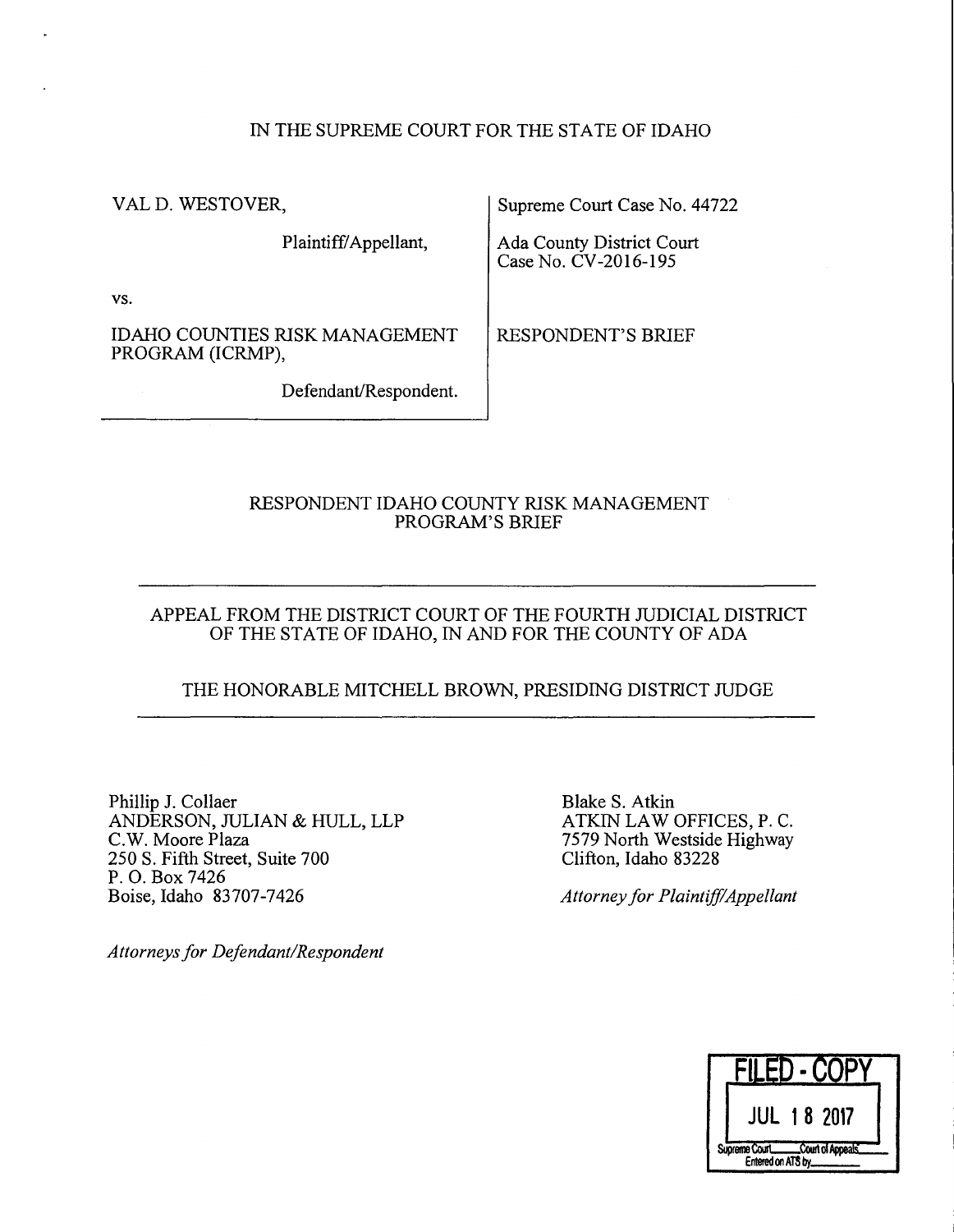## **TABLE OF CONTENTS**

 $\sim 10$ 

 $\ddot{\phantom{a}}$ 

 $\mathbb{R}^{\mathbb{Z}^2}$ 

 $\sim$   $\sim$ 

| I.   |                                                                    |                                                                                                                                                       |  |  |  |
|------|--------------------------------------------------------------------|-------------------------------------------------------------------------------------------------------------------------------------------------------|--|--|--|
|      | A.                                                                 | $\mathbf{1}$                                                                                                                                          |  |  |  |
|      | <b>B.</b>                                                          | -1                                                                                                                                                    |  |  |  |
|      | C.                                                                 | 2                                                                                                                                                     |  |  |  |
| II.  |                                                                    | $\overline{3}$                                                                                                                                        |  |  |  |
| III. |                                                                    | 4                                                                                                                                                     |  |  |  |
|      | A.                                                                 | Westover Lacks Standing to Challenge ICRMP's Decision to Defend the<br>4                                                                              |  |  |  |
|      | <b>B.</b>                                                          | 8                                                                                                                                                     |  |  |  |
|      |                                                                    | Idaho Code § 12-117 Did Not Apply to the Claims Alleged in the<br>1.<br>9                                                                             |  |  |  |
|      |                                                                    | 2.<br>Franklin County's Defense in the Westover v. Cundick Litigation Was<br>Not Frivolous and, For That Reason, Did Not Implicate or Violate         |  |  |  |
|      |                                                                    | Westover's Argument that I.C. $\S$ 12-117 Prohibits the Sale of Casualty<br>3.<br>Insurance to Local Governments Violates Accepted Rules of Statutory |  |  |  |
|      | C.                                                                 | The District Court Did Not Abuse Its Discretion by Ruling Upon the ICRMP<br>Motion for Summary Judgment Prior to Allowing the Plaintiff to Conduct    |  |  |  |
| IV.  | BECAUSE WESTOVER'S APPEAL IS FRIVILOUS, ICRMP IS ENTITLED TO<br>18 |                                                                                                                                                       |  |  |  |
| V.   |                                                                    |                                                                                                                                                       |  |  |  |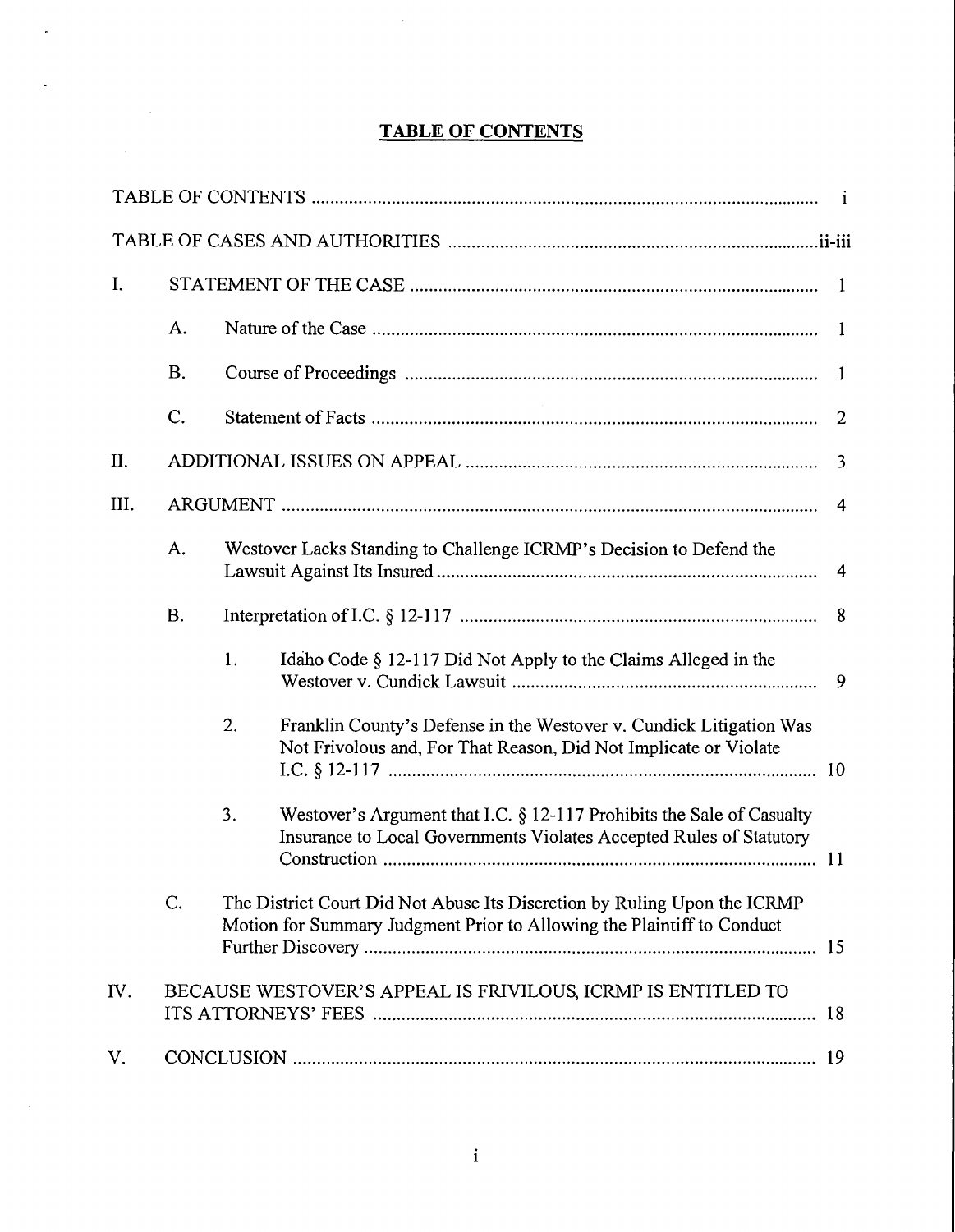## **TABLE OF CASES AND AUTHORITIES**

## **Cases**

 $\ddot{\phantom{a}}$ 

 $\ddot{\phantom{a}}$ 

| American Semiconductor, Inc. v. Sage Silicon Solutions, LLC, 162 Idaho 119, 395 P.3d         |  |  |  |  |
|----------------------------------------------------------------------------------------------|--|--|--|--|
|                                                                                              |  |  |  |  |
|                                                                                              |  |  |  |  |
| Benz v. D.L. Evans Bank, 152 Idaho 215, 231-32, 268 P.3d 1167, 1183-84 (2012) 18             |  |  |  |  |
|                                                                                              |  |  |  |  |
| Boise Mode, LLC v. Donahoe Pace & Partners, Ltd., 154 Idaho 99, 294 P.3d 1111 (2013) 16      |  |  |  |  |
|                                                                                              |  |  |  |  |
|                                                                                              |  |  |  |  |
| Canty v. Idaho State Tax Commission, 138 Idaho 178, 182, 59 P.3d 983, 987 (2002) 12          |  |  |  |  |
| City of Sandpoint v. Sandpoint Independent Highway District, 139 Idaho 65, 69, 72 P.3d 905,  |  |  |  |  |
|                                                                                              |  |  |  |  |
|                                                                                              |  |  |  |  |
| Doe v. Shoshone Bannock Tribes, 159 Idaho 741, 745, 367 P.3d 136, 140 (2016) 17              |  |  |  |  |
|                                                                                              |  |  |  |  |
| Employer's Research Management Co. v. Dept. of Insurance, 143 Idaho 179, 141 P.3d 1048       |  |  |  |  |
|                                                                                              |  |  |  |  |
| Graham v. State Farm Mutual Auto Ins. Co., 138 Idaho 611, 613, 67 P.3d 90, 92 (2003) 4, 5    |  |  |  |  |
|                                                                                              |  |  |  |  |
| Hartman v. United Heritage Prop. & Cas. Co., 141 Idaho 193, 199, 108 P.3d 340, 346 (2005). 5 |  |  |  |  |
|                                                                                              |  |  |  |  |
| In Re Permit No. 36-7200, 121 Idaho 819, 824, 828 P.2d 848, 853 (1992) 12, 14                |  |  |  |  |
| Jenkins v. Boise Cascade Corp., 141 Idaho 233, 239, 108 P.3d 380, 386 (2005) 16, 17          |  |  |  |  |
|                                                                                              |  |  |  |  |
|                                                                                              |  |  |  |  |
| Miles v. Idaho Power Co., 116 Idaho 635, 641, 778 P.3d 757, 763 (1989) 4, 5                  |  |  |  |  |
| Payette River Property Owners Ass'n v. Board of Commissioners of Valley County, 132 Idaho    |  |  |  |  |
|                                                                                              |  |  |  |  |
| Pocatello Ind. Park Co. v. Steel West, Inc., 101 Idaho 783, 791, 621 P.2d 399, 407 (1980) 5  |  |  |  |  |
|                                                                                              |  |  |  |  |
|                                                                                              |  |  |  |  |
| Stonewall Surplus Lines Ins. Co. v. Farmers Ins. Co. of Idaho, 132 Idaho 318, 322, 971 P.2d  |  |  |  |  |
|                                                                                              |  |  |  |  |
| Student Loan Fund, Inc. of Idaho, Inc. v. Payette County, 125 Idaho 824, 826, 875 P.2d 236,  |  |  |  |  |
|                                                                                              |  |  |  |  |
|                                                                                              |  |  |  |  |
| Van Valkenburgh v. Citizens for Term Limits, 135 Idaho 121, 124, 15 P.3d 1129, 1132 (2000) 4 |  |  |  |  |
|                                                                                              |  |  |  |  |
|                                                                                              |  |  |  |  |
|                                                                                              |  |  |  |  |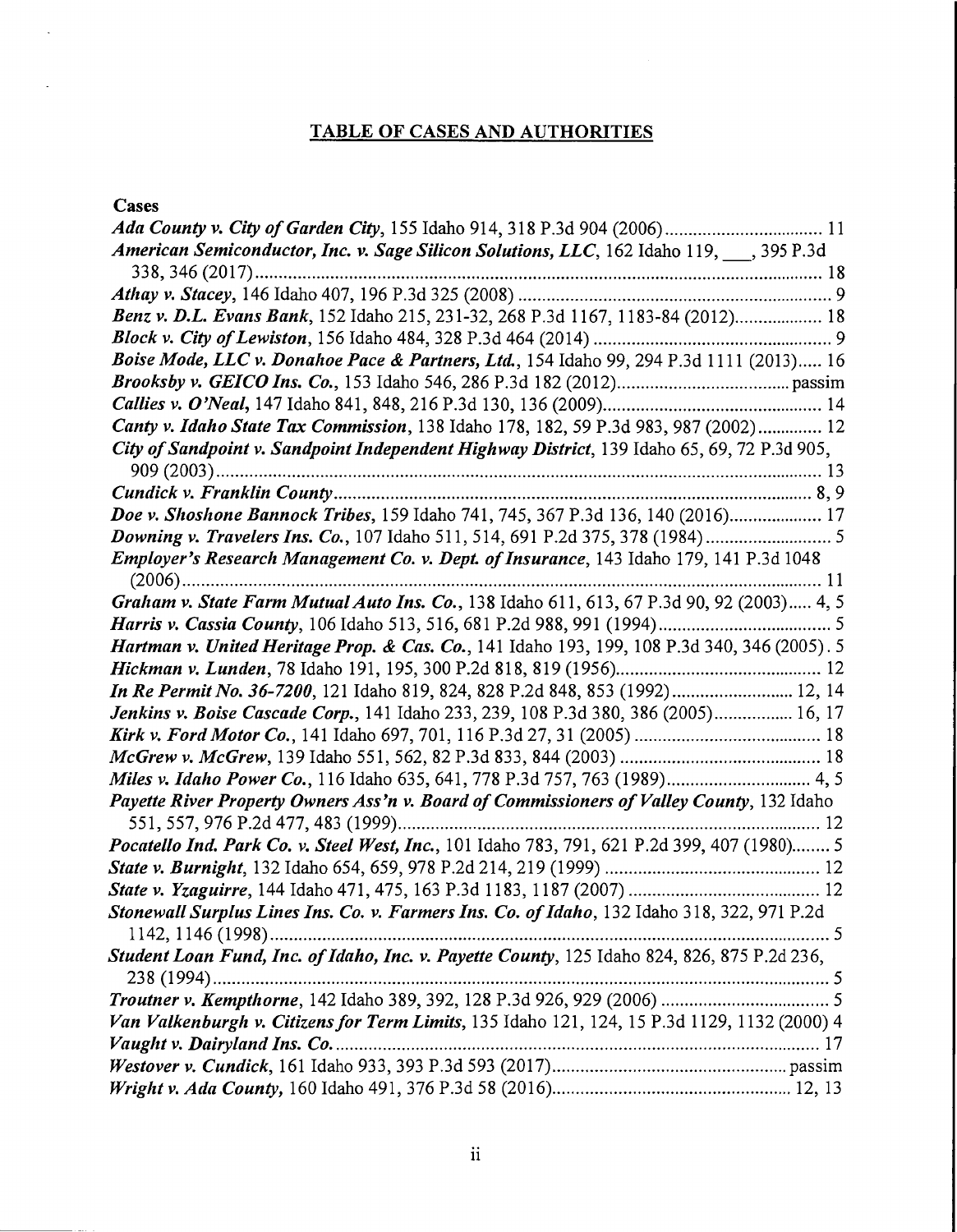## **Statutes**

 $\mathcal{L}^{\text{max}}_{\text{max}}$ 

 $\bar{z}$ 

 $\mathbb{Z}$ 

 $\mathcal{L}^{\text{max}}$ 

 $\mathcal{L}^{\text{max}}_{\text{max}}$  , where  $\mathcal{L}^{\text{max}}_{\text{max}}$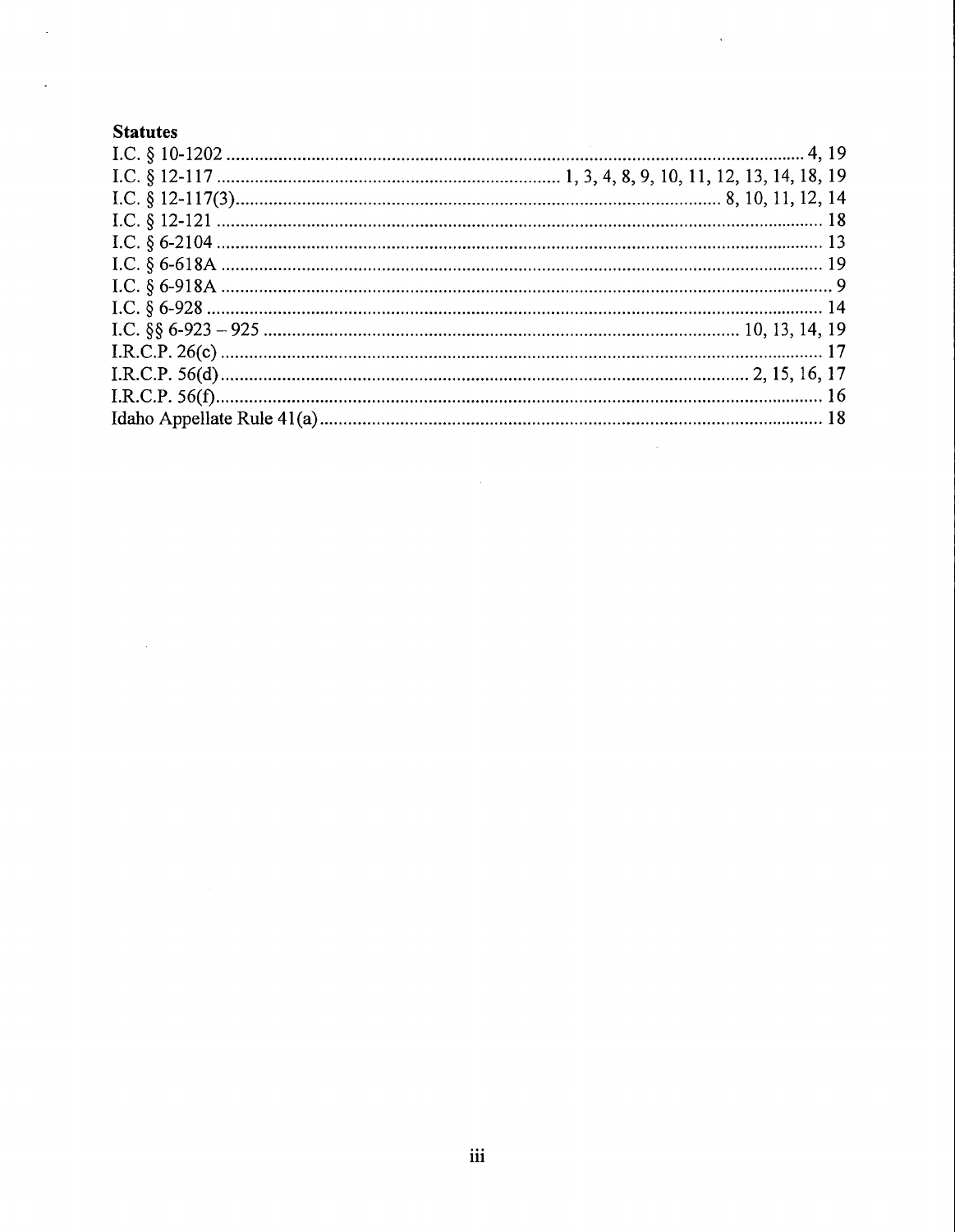#### I. **STATEMENT OF THE CASE**

#### **A. Nature of the Case.**

The plaintiff's complaint seeks declaratory judgment. The complaint alleges that I.C. § 12-117 prohibits insurance companies, such as Idaho Counties Risk Management Program ("ICRMP"), from selling casualty insurance to governmental entities which provides coverage for claims where a local government could be assessed discretionary attorneys' fees under LC. § 12-117. *See* R, p. 7 (Complaint **1**8-13). The complaint asks the trial court to declare ICRMP is an illegal entity and, that providing a defense to its insureds in cases where the governmental entity could be assessed attorneys' fees under LC. § 12-117, is illegal. R, p. 9.

#### **B. Course of Proceedings**

The Westover complaint was filed June 3, 2016. R, p. 5. On June 27, 2016, ICRMP filed its answer. R, p. 14. Thereafter, on June 24, 2016, Westover served written discovery which included interrogatories, requests for production of documents, and requests for admission. R, p. 272. ICRMP provided answers to the requests for admission and filed a motion for protective order asking the court to delay further discovery until the legal issues of standing and statutory construction were resolved. *See* R, p. 33-36. ICRMP filed its motion for summary judgment on August 22, 2016. R, p. 52. On September 14, 2016, Westover filed a memorandum in opposition to ICRMP'smotion for summary judgment and, in support of its own motion to compel. R, p. 186-200. However, Westover did not file an actual motion to compel. Tr, p. 8:11-14. Oral arguments were scheduled for September 29, 2016. R, p. 183-184. At the hearing the district court heard arguments relating to Westover's motion to compel and ICRMP's motion for protective order. Tr, p. 5:20 – p. 20:5. The court advised the parties it would take the two discovery motions under advisement. Tr, p. 20:8-11.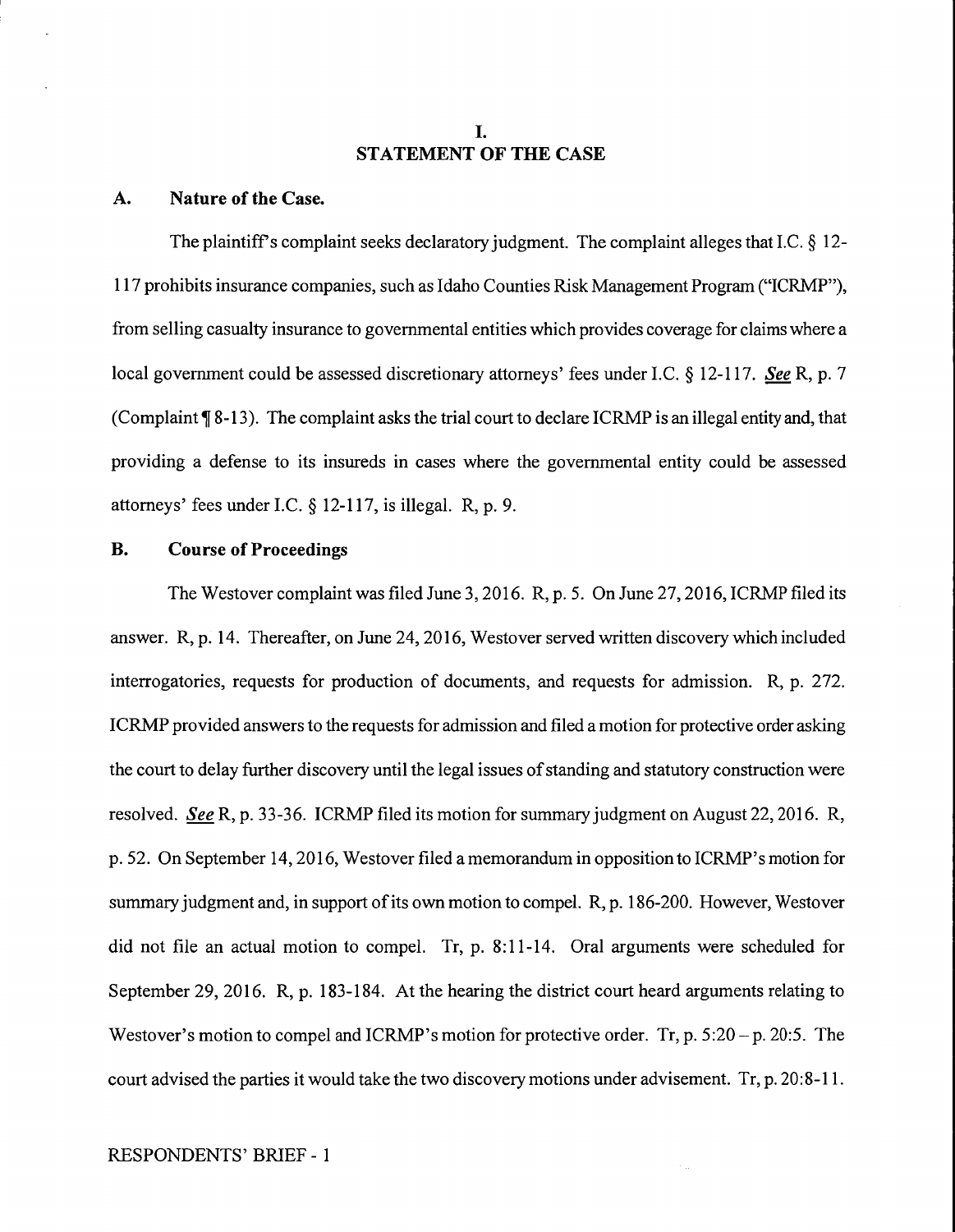The court also ruled that although Westover had failed to seek relief under I.R.C.P. 56(d), to the extent the motion to compel could be considered as seeking relief under the rule, the requirements of Rule 56(d) had not been met and, for that reason, the court would not delay hearing the merits of the ICRMP motion for summary judgment. Tr, p. 20:12-25.

At the conclusion of the hearing, the court announced it would grant ICRMP's motion for summary judgment. Tr, p.  $54:6 - p. 55:15$ . On November 14, 2016, the court issued its Memorandum Decision and Order on ICRMP's Motion for Summary Judgment. R, p. 232-241. The written opinion explained the court's earlier decision to grant ICRMP's motion for summary judgment. The order also addressed Westover's motion to compel and, his failure to meet the requirements of I.R.C.P. 56(d). R, p. 232.

Final judgment was entered November 15, 2016. R, p. 242. Westover filed his notice of appeal on December 13, 2016. R, p. 263.

#### **C. Statement of Facts**

On July 30, 2015, Val and LaRee Westover filed a complaint against the Franklin County Assessor, Jase Cundick. *See* R, p. 5 (Complaint 13); R, p. 8-165. At the time the lawsuit was filed, Franklin County had purchased casualty insurance from ICRMP. *Id.* (Complaint ¶ 6-7); R, p. 3 (Boice Aff. **J** 2). ICRMP is a reciprocal insurance company that conducts business in the State of Idaho pursuant to a certificate of authority issued by the Idaho Department of Insurance. R, p. 69 (Siehl Aff. **1**3-4). Like all insurance companies doing business in the state, ICRMP is regulated by the Idaho Department of Insurance.  $R$ , p. 69. ICRMP, as well as other insurance companies, offers casualty policies to governmental entities and municipalities such as Franklin County. R, p. 69-70 (Siehl Aff.  $\P$  5-6).

#### RESPONDENTS' BRIEF - 2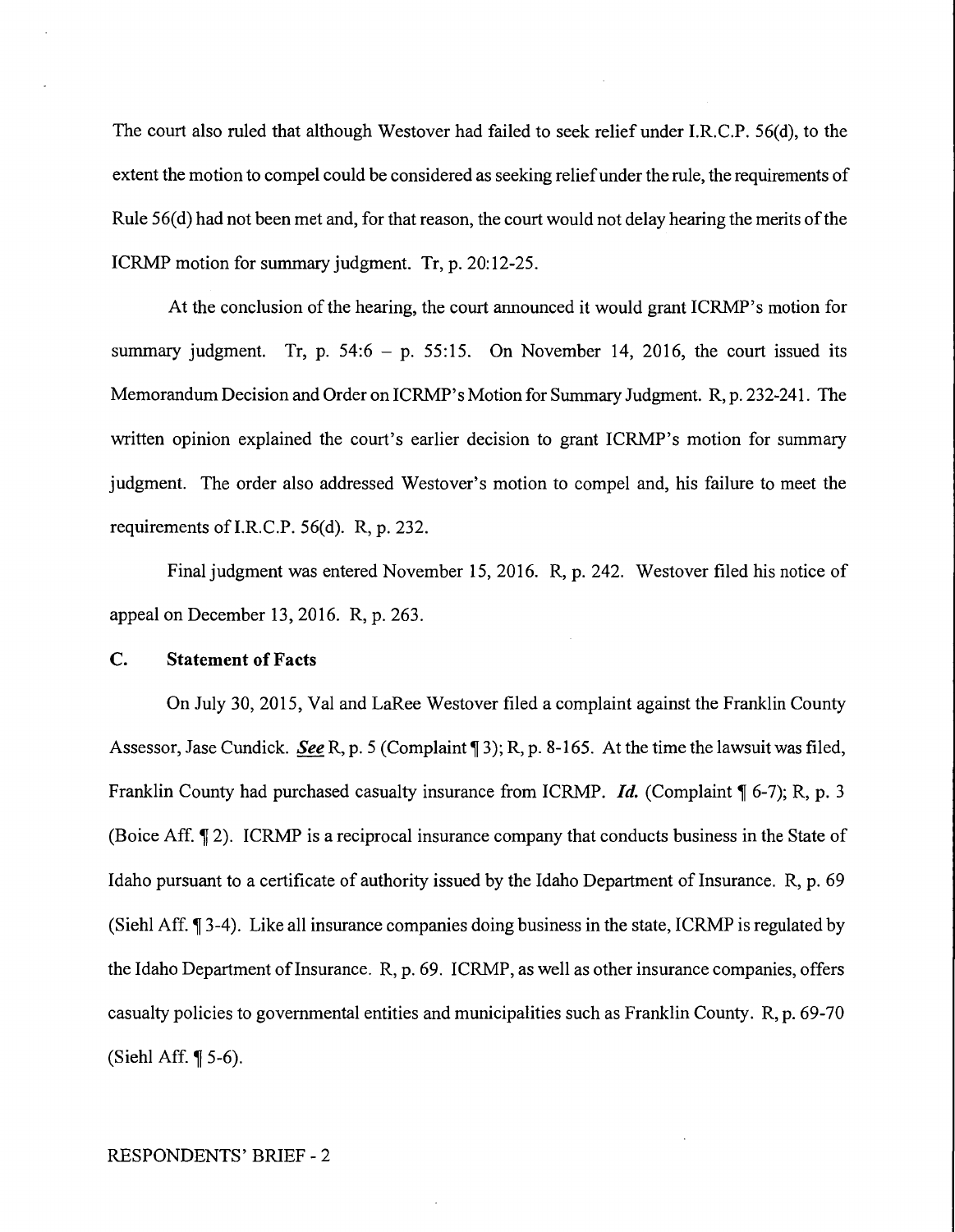As an elected official of Franklin County, Mr. Cundick, in his individual and official capacities, was an insured under the ICRMP policy. *See* R, p. 73 (Boice Aff. 13, Ex. 1). Consistent with the terms of the insurance policy, ICRMP provided Franklin County and Mr. Cundick a defense. ICRMP hired the law firm of Naylor & Hales to represent its insureds. *Id.* 

The Franklin County defendants answered the Westover complaint and prepared a motion for summary judgment. R, p. 73 (Boice Aff. ¶, Ex. 3). The county also attended a court ordered mediation. R, p. 73 (Boice Aff. ¶ 4-5). The parties did not reach a settlement at mediation. R, p. 73 (Boice Aff. ¶4). Thereafter, Franklin County's motion for summary judgment was heard by the district court and granted. R, p. 73 (Boice Aff. 1 5). That case was appealed and affirmed by this court. *See Westover v. Cundick,* 161 Idaho 933, 393 P.3d 593 (2017).

## II. **ADDITIONAL ISSUES ON APPEAL**

1. Whether the district court's ruling should be affirmed on the alternative grounds that I.C.  $\S$  12-117 does not restrict the ability of ICRMP, or any other insurance company, from selling casualty insurance to governmental entities such as Franklin County?

2. Whether the argument that I.C. § 12-117 restricts an insurance company's ability to sell casualty insurance which provides coverage for claims which could potentially expose the government to discretionary attorneys' fees is inconsistent with the provisions of the Idaho Tort Claim Act which authorizes governmental entities to purchase casualty insurance for itself and, its employees?

3. Whether the arguments advanced by Westover on appeal are frivolous thereby entitling ICRMP to an award of attorneys' fees.

#### RESPONDENTS' BRIEF - 3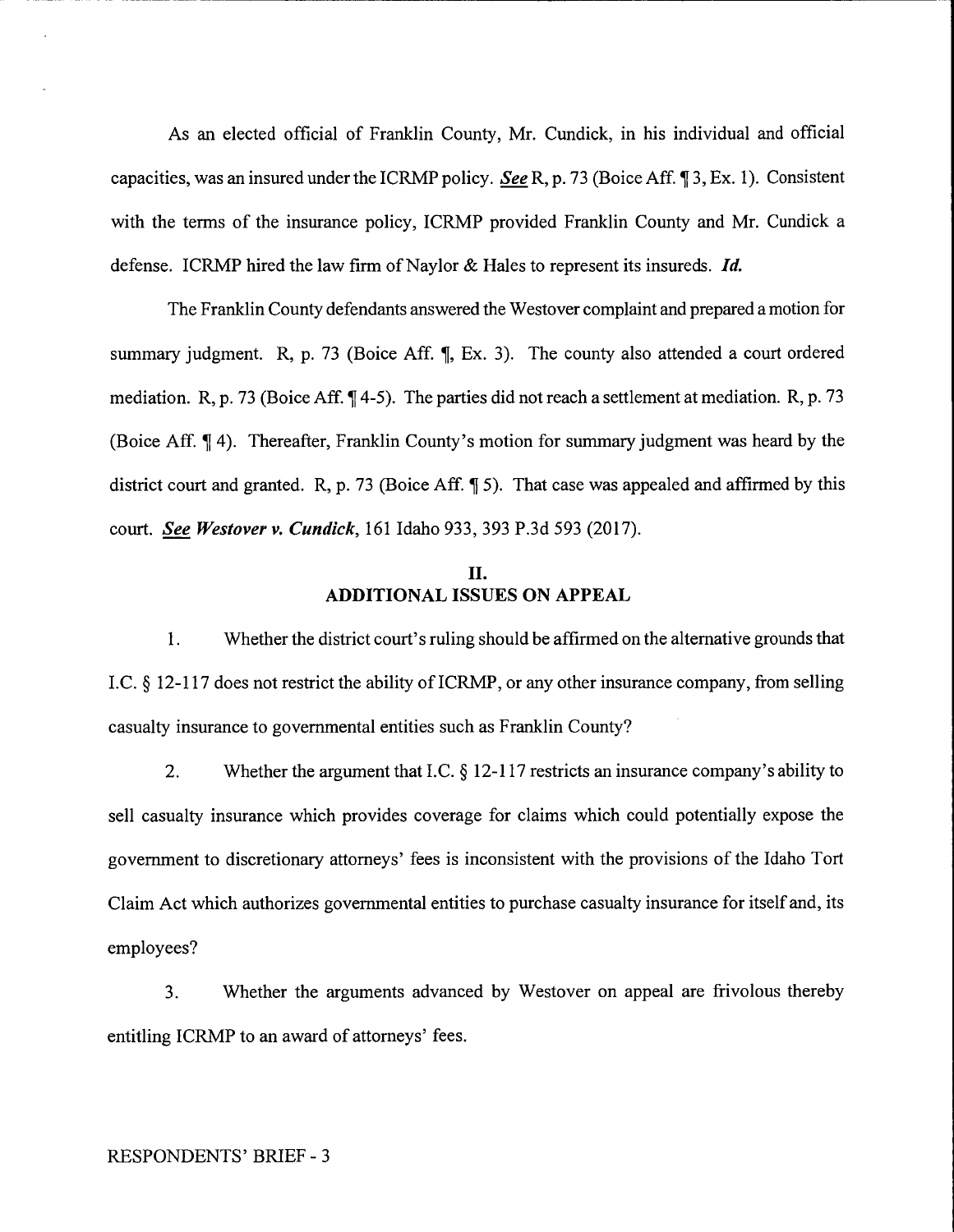#### III. **ARGUMENT**

## **A. Westover Lacks Standing to Challenge ICRMP's Decision to Defend the Lawsuit Against Its Insured.**

The district court granted the ICRMP motion for summary judgment concluding Mr. Westover lacked standing to challenge the ability of ICRMP to sell casualty insurance to Franklin County or, question how ICRMP fulfilled its contractual obligations to its insureds', Franklin County and the Franklin County Assessor. R, p. 237-240. The court relied upon the direct action rule described in *Graham v. State Farm Mutual Auto Ins. Co.,* 138 Idaho 611, 613, 67 P.3d 90, 92 (2003) as applied *inBrooksby v. GEICO Ins. Co.,* 153 Idaho 546,286 P.3d 182 (2012). R, p. 238- 240.

Westover argues the district court erred as he possessed standing under the Declaratory Judgment Act found at LC. § 10-1202. He argues the statute allowed him to ask the court to utilize LC. § 12-117 as a basis to prevent governmental entities from purchasing casualty insurance which could provide coverage for a discretionary attorney fee award. *See* Appellant's Brief, p. 24-26. This argument fails to consider the long-established requirements of standing and, ignores this court's prior ruling in *Brooksby v. GEICO Ins. Co., supra.* 

A fundamental tenant of American jurisprudence is the proposition that a person wishing to invoke a court's jurisdiction have standing. *Van Valkenburglt v. Citizens for Term Limits,* 135 Idaho 121, 124, 15 P.3d 1129, 1132 (2000). "The doctrine of standing focuses on the party seeking relief and not on the issues the party wishes to have adjudicated." *Miles v. Idaho Power Co.*, 116 Idaho 635, 641, 778 P.3d 757, 763 (1989). "While the authority to render a declaratory judgment is bestowed by statute [Declaratory Judgment Act; LC. § 10-1202] that authority to declare rights, statuses, or other legal relations is circumscribed by the rule that 'a declaratory judgment can only be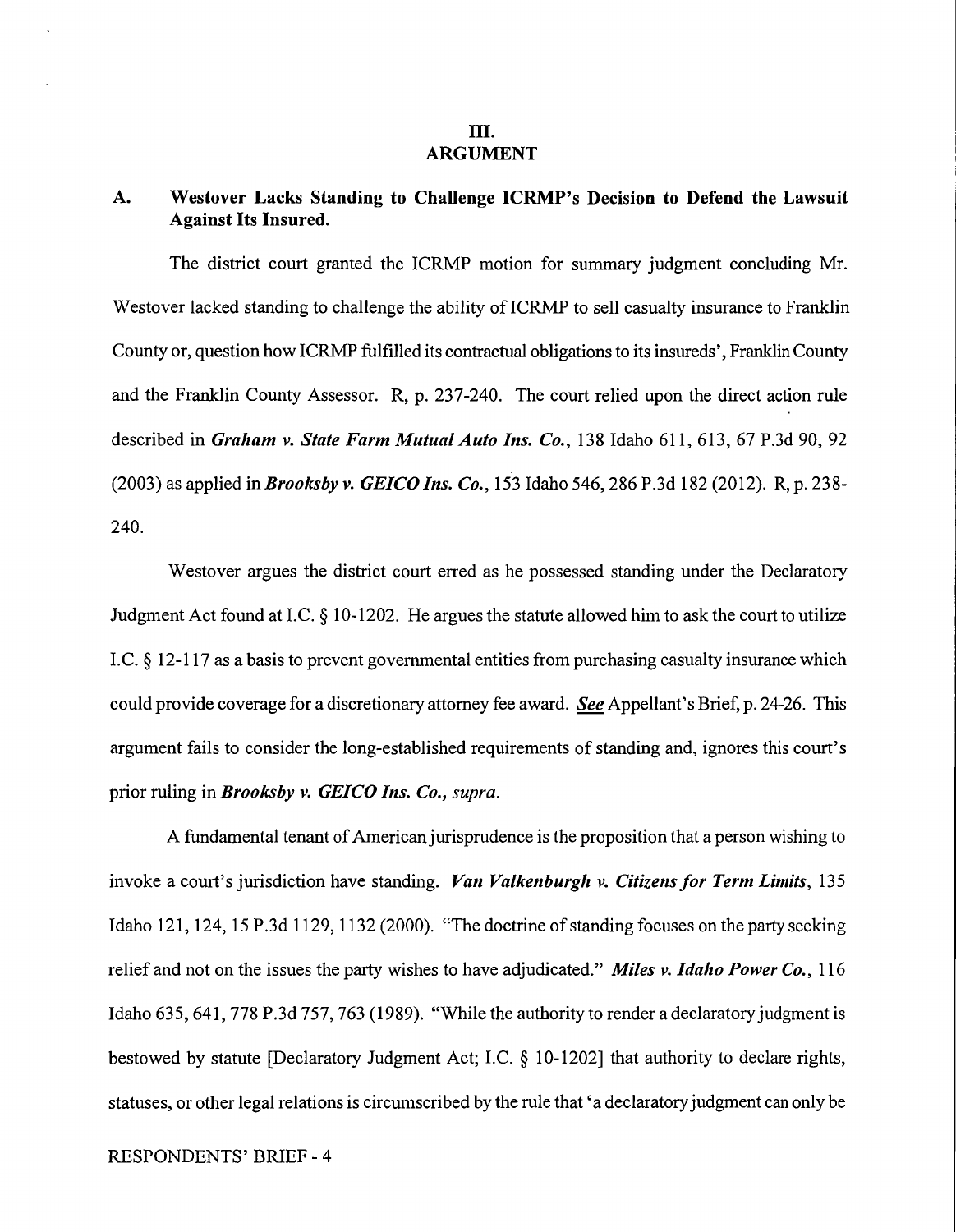rendered in a case where an actual or justiciable controversy exists.' *Harris v. Cassia County,* l 06 Idaho 513,516,681 P.2d 988,991 (1994)." *See Student Loan Fund, Inc. o/Idalto, Inc. v. Payette County,* 125 Idaho 824, 826, 875 P.2d 236, 238 (1994). To satisfy the case or controversy requirement, Westover "must allege or demonstrate an injury in fact and a substantial likelihood that the judicial relief requested will prevent or redress the claimed injury." *Miles,* 116 Idaho at 641 (emphasis in original).

Applying these standards, to establish standing Mr. Westover's complaint must allege an "actual justiciable controversy" between himself and I CRMP. This requires him to demonstrate the actions of ICRMP caused him to suffer an injury in fact. *See Troutner v. Kempthorne*, 142 Idaho 389, 392, 128 P.3d 926, 929 (2006) (the alleged injury must be to the litigant whose standing is at issue). The district court concluded this is a requirement Westover could not meet.

In *Brooks by v. GEICO Ins. Co.,* 153 Idaho 546, 286 P .3d 182 (2012), this Court reaffirmed

the long established no-direct action rule stating:

We have repeatedly reaffirmed the no-direct action rule: "absent a contractual or statutory provision authorizing the action, an insurance carrier cannot be sued directly and cannot be joined as a party defendant" *Graham v. State Farm Mutual Auto Ins. Co.*, 138 Idaho 611, 613, 67 P.3d 90, 92 (2003) (quoting *Pocatello Ind. Park Co. v. Steel West, Inc.,* 101 Idaho 783, 791, 621 P.2d 399, 407 (1980); accord *Hartman v. United Heritage Prop.* & *Cas. Co.,* 141 Idaho 193, 199, 108 P.3d 340, 346 (2005); *Stonewall Surplus Lines Ins. Co. v. Farmers Ins. Co. of Ida/to,* 132 Idaho 318, 322, 971 P.2d 1142, 1146 (1998); *Downing v. Travelers Ins. Co.,* 107 Idaho 511, 514, 691 P.2d 375, 378 (1984). The basis for this rule is that an insurance policy is "a matter of contract between the insurer and the insured," and a third-party "allegedly injured by the insured is not a party to the insurance contract and has no rights under it." *Hartman,*  141 Idaho at 199, 108 P.3d at 346.

*See* 153 Idaho at 548.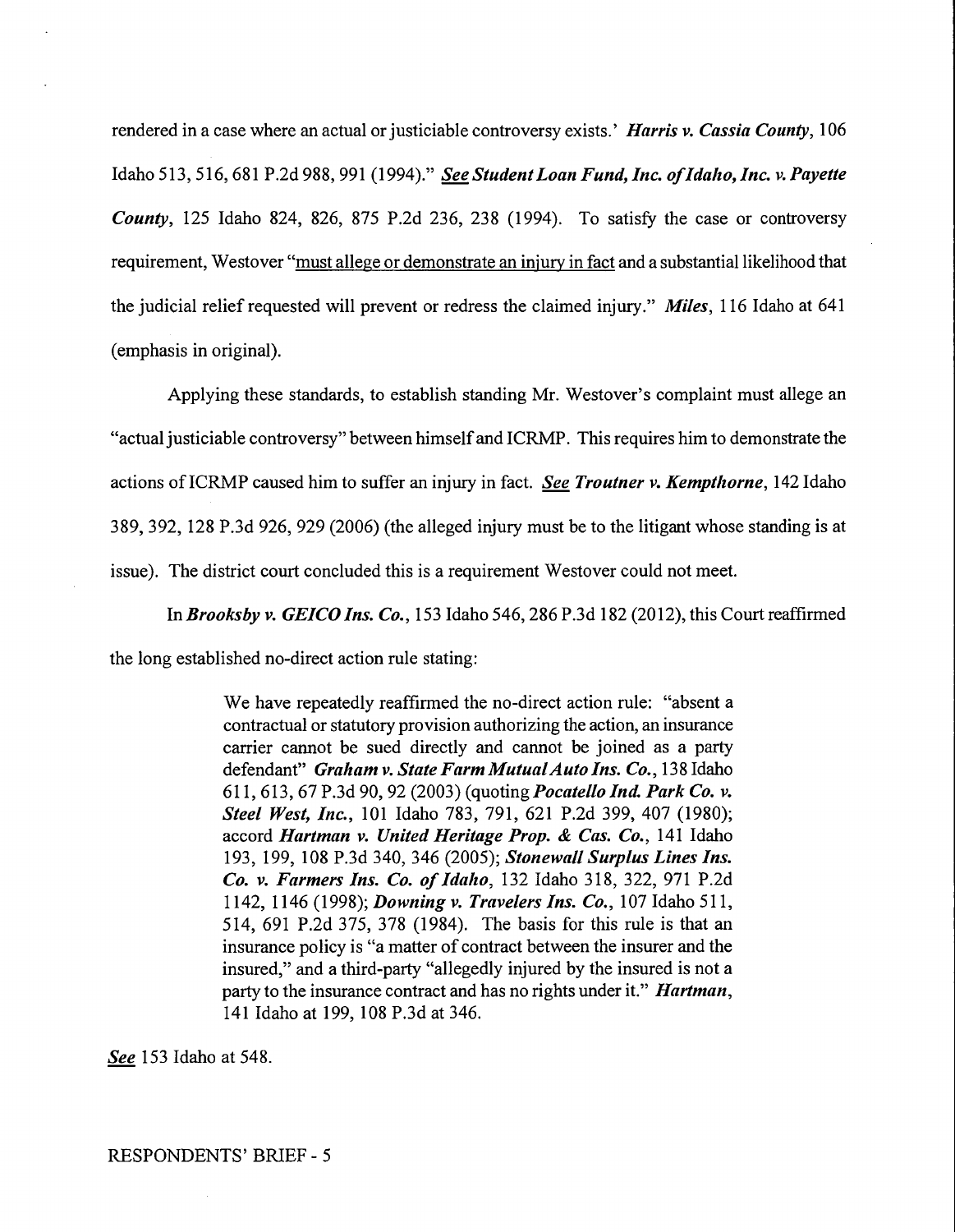The court found that, consistent with the no-direct action rule, Ms. Brooksby had no contractual rights under the insurance policy purchased by her father, and, "no rights against or relationship with GEICO whatsoever." *See* 153 Idaho at 548. For that reason, the insurer's decisions regarding how the insurance policy would be interpreted or, how it interacted with its insured "was not an injury in fact, and she had no standing to contest GEICO's decision." *Id.* In other words, GEICO did not owe Ms. Brooksby any legal duties in tort or contract arising from how it discharged its contractual obligations to its insured. For that reason, the plaintiff could not establish a justiciable case or controversy between herself and the insurance company. Her personal injuries were caused by the alleged negligence of the driver of the vehicle in which she was a passenger. GEICO's actions did not diminish her claims against the responsible driver and, for that reason, she lacked standing to pursue her claims against the insurance company.

The fact the Declaratory Judgment Act contains language which allows "any person interested under ... a contract, or whose rights, status, or other legal relations are affected by a ... contract" to seek a declaration of rights thereunder, does not create standing to pursue the claims alleged in the Westover complaint. In *Brooksby,* this Court rejected a similar argument by recognizing that standing focuses upon the parties seeking relief rather than the issues they seek to have adjudicated. *See* 153 Idaho at 549. Because the Declaratory Judgment Act "does not create any new rights, statuses, or legal relations" and Brooksby had no rights or legal relationship with the insurer, there were no justiciable claims between herself and the insurance company which could be adjudicated under the Act. *See* 153 Idaho at 548 (emphasis in original).

In this case, the district court recognized these flaws and correctly dismissed Westover's complaint. Lacking in the record, or in the Westover briefing, is any evidence or argument suggesting Mr. Westover possessed any legal rights under the insurance policy ICRMP sold to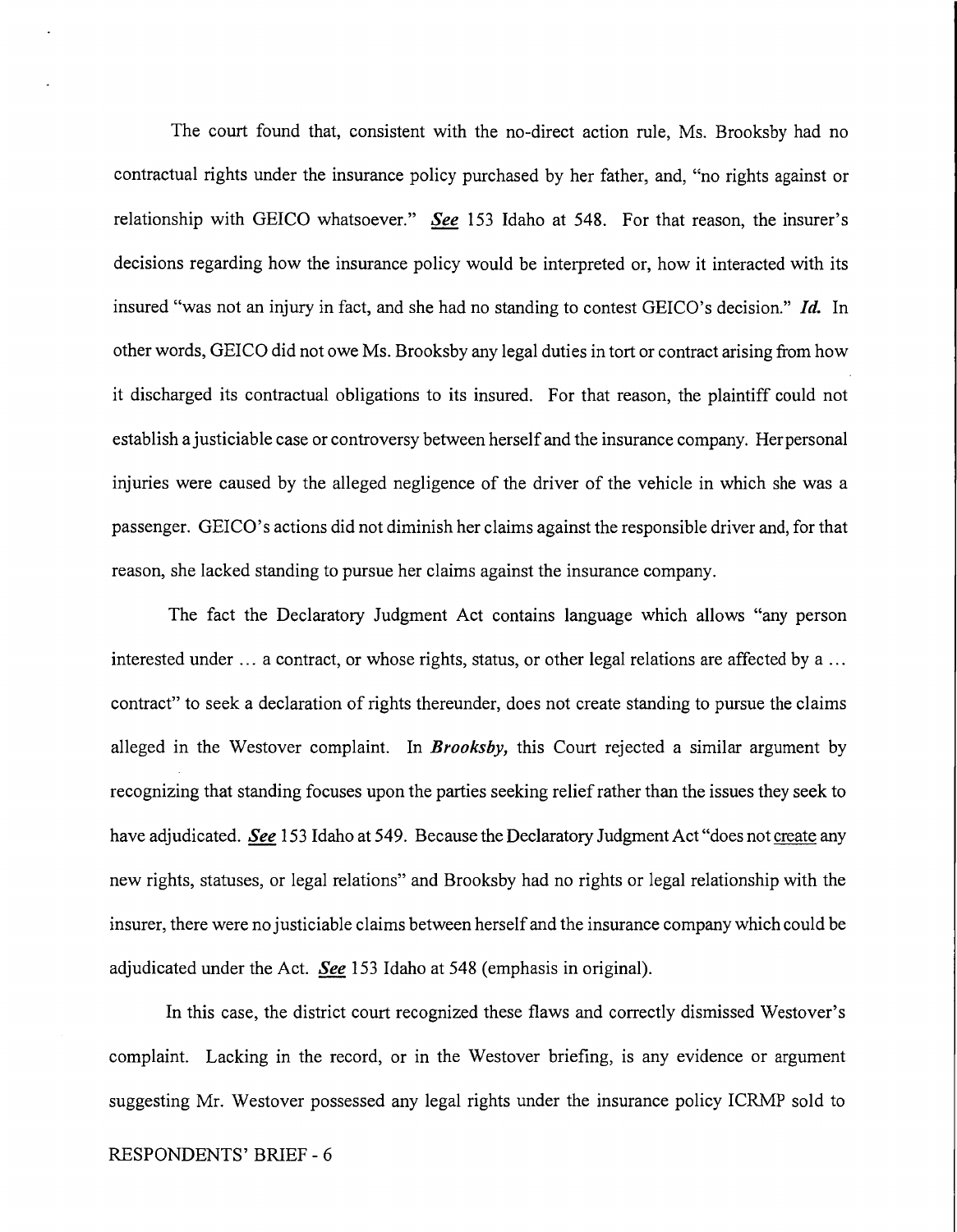Franklin County. In fact, Westover does not suggest he was owed any benefits or possessed any rights under the ICRMP policy. Westover does not allege ICRMP engaged in tortious activity which caused him to suffer personal injuries. Instead, he challenges ICRMP's ability to sell casualty insurance to a local government, such as Franklin County. He speculates that if Franklin County was not insured and, did not have the benefit of a defense provided by an insurance company, it would not have been motivated to defend the *Westover v. Cundick* lawsuit. *See* Appellants Brief, p. 29, 35- 36.

Westover's arguments highlight his lack of standing. The fact ICRMP hired an attorney to represent its insured did not prejudice any claim Westover may have possessed against Franklin County or, the Franklin County Assessor. ICRMP's involvement in that litigation was limited to hiring an attorney to represent its insured. R, p. 73. In this case, during the summary judgment hearing, the district court asked counsel why he was suing ICRMP if the injury Westover had sought in the original lawsuit was caused by the Franklin County Assessor. Tr, p. 50, L. 1-16. Counsel responded:

> THE COURT: How does that statute affect ICRMP? Even if I give credence to all of your arguments that you just made, what does it $-$ it directs Franklin County to do things. It doesn't direct ICRMP to do anything.

> MR. ATKIN: It doesn't direct Franklin County. It's a direction from the court.

> THE COURT: A direction to the political entity from where the costs will be paid.

> MR. ATKIN: It is simply a statute that says that those costs have to be paid out of the local budget.

THE COURT: So what is your gripe with ICRMP?

MR. ATKIN: Well the ICRMP is that  $-$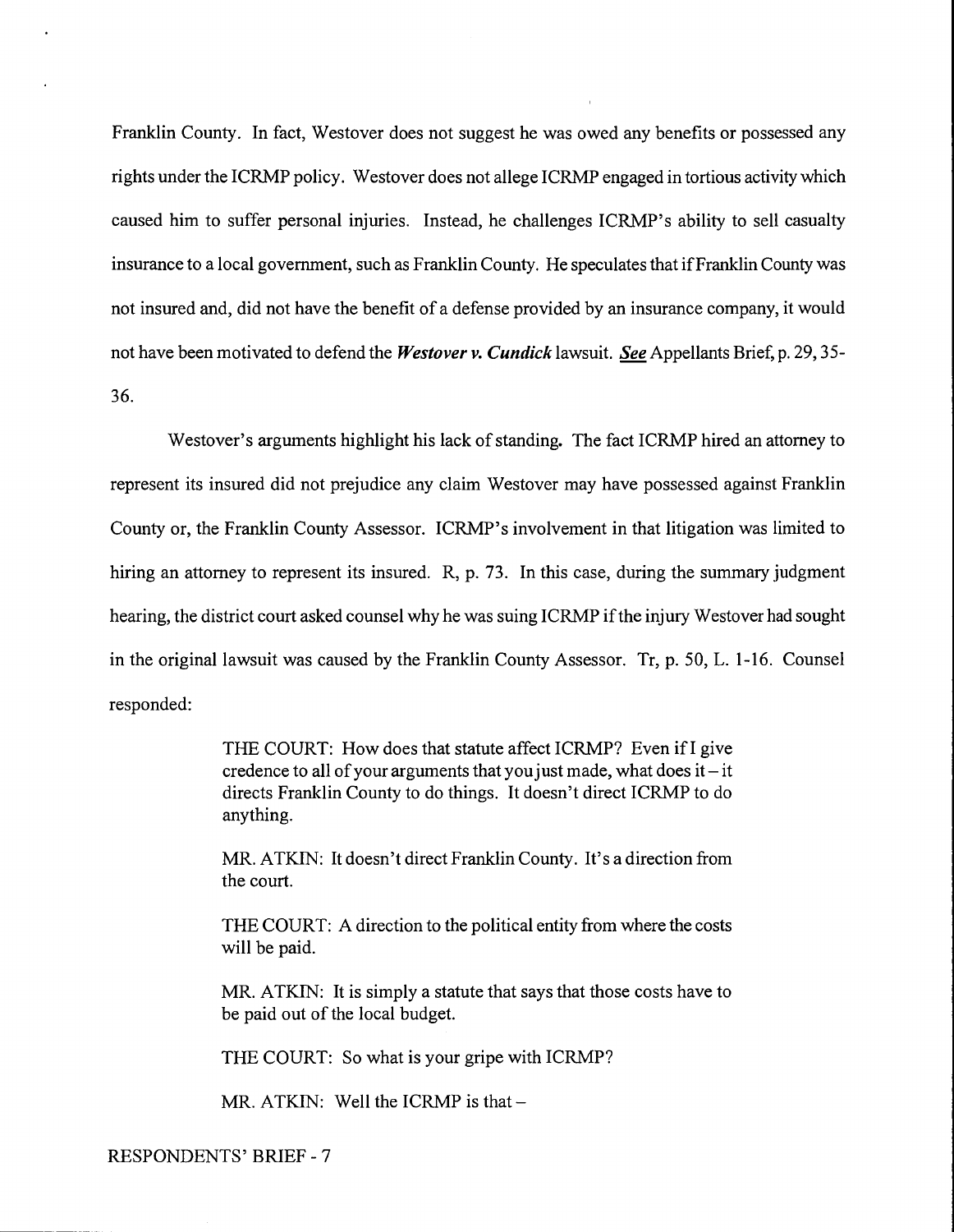THE COURT: They did what they were asked to do and what they believed they contracted to do.

MR. ATKIN: And what they did and the contract that they entered into resulted in the assessor not taking a reasonable approach.

Tr, p. 50, L. 19- p. 51, L. 10

The fact ICRMP fulfilled its contractual obligations to its insured by providing a defense in the *Westover v. Cundick* litigation did not cause Mr. Westover to suffer an injury in fact. Much like the insurance company's decision to deny coverage *inBrooksby v. GEICO,* ICRMP's decision to mount what turned out to be a successful defense did not create a justiciable controversy between ICRMP and Mr. Westover. For that reason, the district court's ruling granting ICRMP's motion for summary judgment should be affirmed.

### **B. Interpretation of J.C.** § **12-117.**

In the complaint and in his opening brief, Westover argues the language in I.C. § 12-117(3) should be interpreted to prohibit state or local governments from purchasing casualty insurance which could provide coverage for discretionary fee awards assessed pursuant to the statute. *See*  R, p. 7-9; Appellants Brief, p. 26-30. He relies upon language in I.C. § 12-117(3) which states "[ e ]xpenses awarded against a state agency or political subdivision pursuant to this section shall be paid from funds in the regular operating budget of the state agency or political subdivision."

The district court rejected the plaintiff's statutory interpretation concluding  $\S 12$ -117 was not intended to restrict local governments from purchasing casualty insurance. The court ruled the statute is intended to expose plaintiffs and defendants to attorneys' fees when they engage in frivolous litigation. Tr, p. 53, L. 11-17. The court further ruled Franklin County was never exposed to attorneys' fees in the *Cundick v. Franklin County* case as its defense was not frivolous. Tr, p. 53,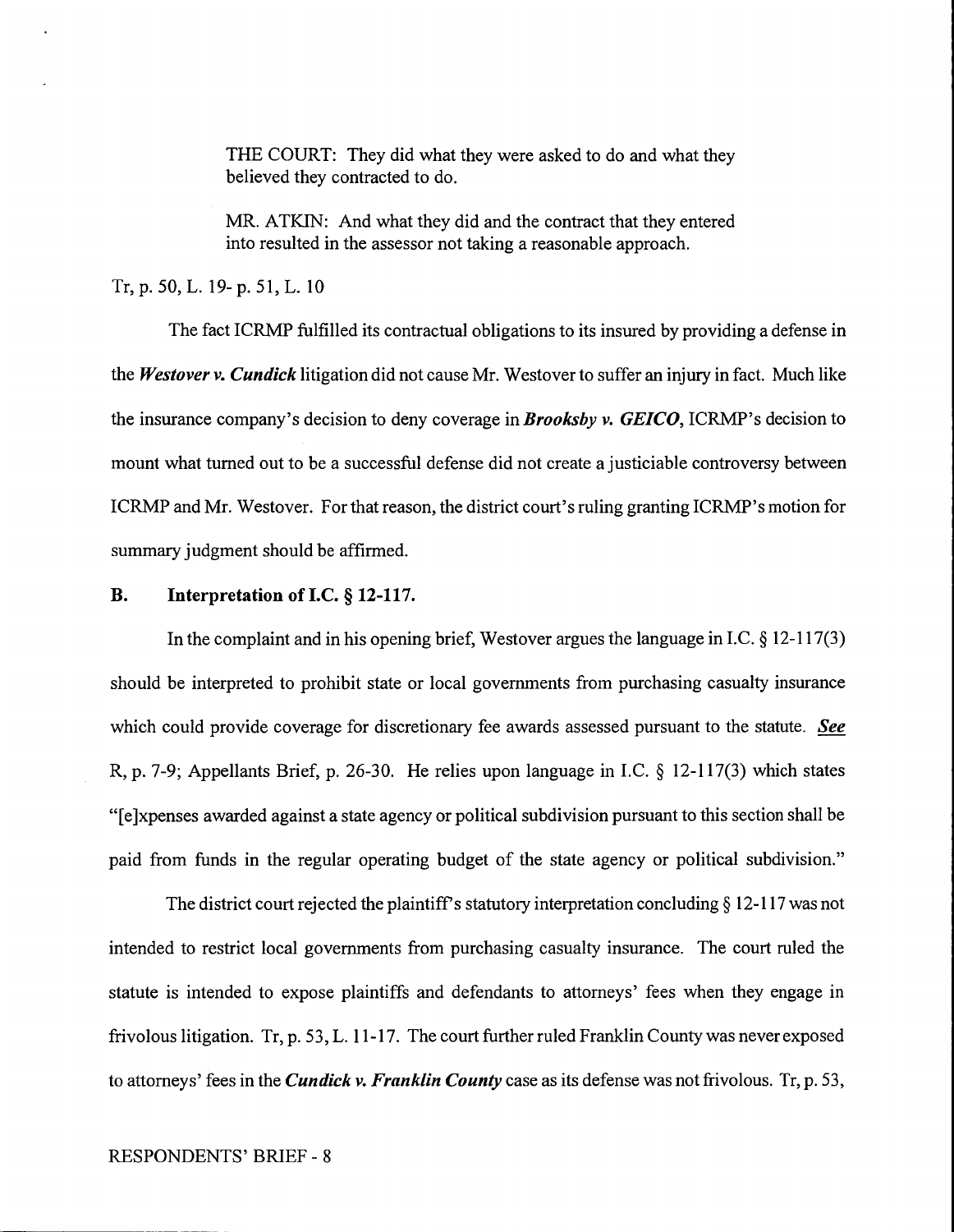L. 17-22. These findings caused the court to conclude  $\S$  12-117 had no application to the present litigation as Mr. Westover's arguments were inconsistent with accepted rules of statutory construction. *See* Tr, p. 53, L. 23- p. 54, L. 5, *see also* R, p. 240, n. 7.

## **1. Idaho Code§ 12-117 Did Not Apply to the Claims Alleged in the** *Westover v. Cundick* **Lawsuit.**

The *Westover v. Cundick* lawsuit alleged slander of title and intentional interference with economic advantages. *See* R, p. 161-164. Because the slander of title and, the interference with prospective economic advantage claims described allegedly tortious misconduct on the part of the Franklin County Assessor and/or Franklin County, ICRMP determined a defense was owed. *See*  R, p. 73, **13.** 

The fact the liability complaint alleged tortious actions is dispositive of the question of whether LC. § 12-117 had any application in the *Westover v. Cundick* litigation. The tort claims alleged against the Franklin County Assessor and Franklin County were subject to the Idaho Tort Claims Act ("ITCA"). In *Athay v. Stacey,* 146 Idaho 407, 196 P .3d 325 (2008), this Court ruled the award of attorneys' fees in cases subject to the ITCA was governed exclusively by LC. § 6-918A. The interplay between I.C. § 12-117 and § 6-918A was again addressed in **Block v. City of Lewiston**, 156 Idaho 484, 328 P.3d 464 (2014) where the court held "Idaho Code§ 6-918A is the exclusive means to award attorneys' fees in cases governed by the ITCA". *See* 156 Idaho at 490.

In this case, consistent with the holdings in *Athay v. Stacey,* and *Block v. City of Lewiston,*  the exclusive basis for awarding attorneys' fees in the *Cundick v. Franklin County* case was LC.§ 6-918A, not LC.§ 12-117. Accordingly, the district court correctly ruled that§ 12-117 could not have exposed Franklin County to attorneys' fees and, for that reason alone, could not be interpreted

#### RESPONDENTS' BRIEF- 9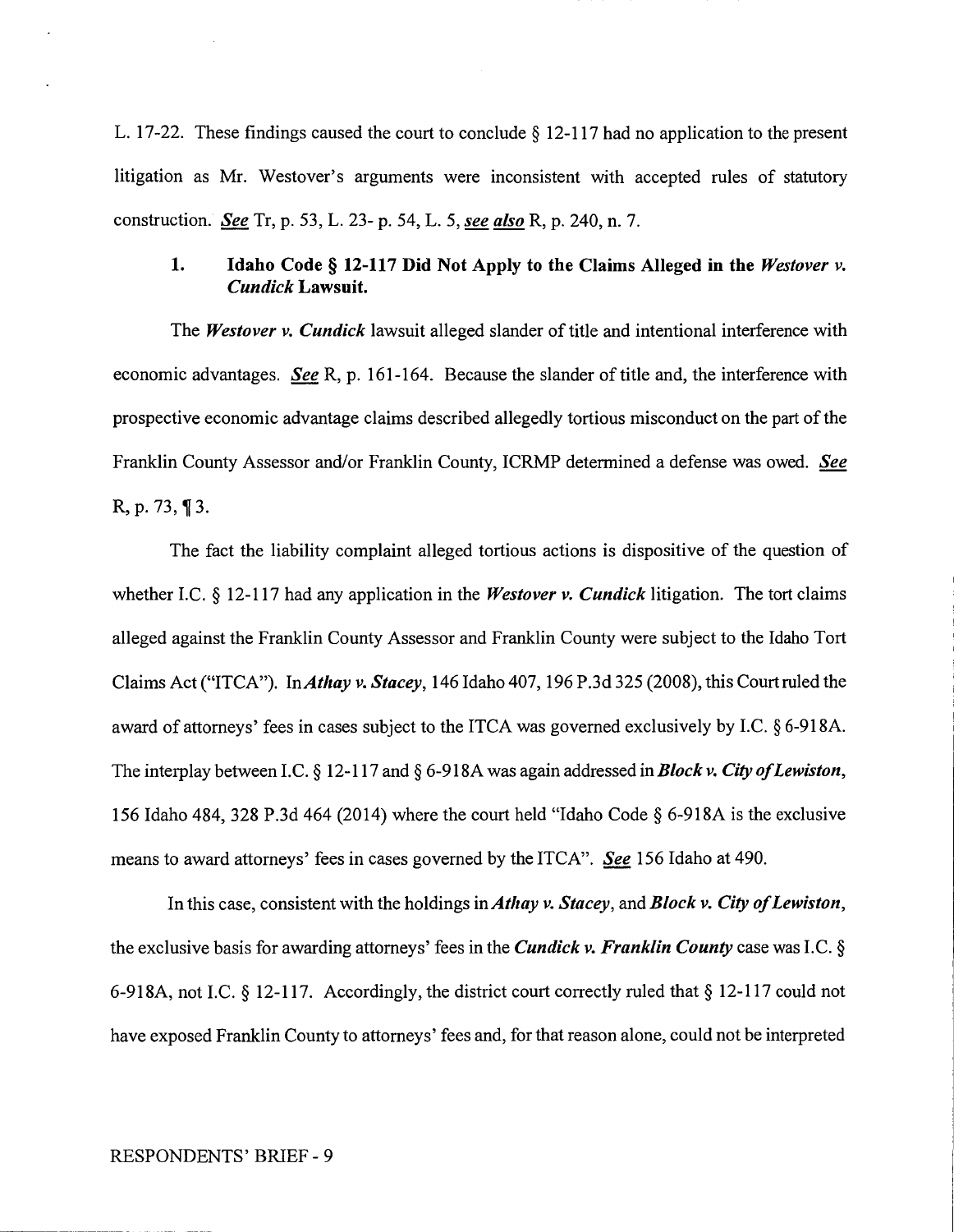to prohibit Franklin County from relying upon the defense and indemnity provisions of the casualty policy it had purchased from ICRMP.

The district court's ruling is consistent with the ITCA and, § 6-923 which authorizes governmental entities to purchase "necessary liability insurance for themselves and their employees." In light of this language, the argument that I.C.  $\S$  12-117 could be interpreted to prohibit or discourage local governments from purchasing casualty insurance would conflict with the plain language of the ITCA and, cannot be accepted. It must be noted the statutory text of  $\S$  12-117 does not mention the word insurance or, state that local governments cannot utilize monies from the general fund to purchase casualty insurance in order to protect its employees and, preserve the government's scarce financial resources. *See§* B.3, *infra.* 

Finally, the language of I.C. § 12-117(3) which Westover relies upon states "expenses awarded ... pursuant to this section shall be paid from funds in the regular operating budget ..." (emphasis added). Because attorneys' fees could not have been awarded under § 12-117, the argument the same statute could then prevent ICRMP from selling the insurance policy that entitled Franklin County to a defense is without merit. Accordingly, the district court's decision granting ICRMP's motion for summary judgment should be affirmed.

## **2. Franklin County's Defense in the** *Westover v. Cundick* **Litigation Was Not Frivolous and, For That Reason, Did Not Implicate or Violate J.C.§ 12-117.**

The second flaw in Westover's argument that I.C.  $\S$  12-117 had any application in the *Westover v. Cundick* case is the fact that Franklin County's decision to defend rather than negotiate a settlement was not frivolous. Contrary to Mr. Westover's arguments,§ 12-117 does not purport to govern a tortfeasor's conduct prior to the time a lawsuit is filed. The plain language of the statute addresses the conduct of litigants during a lawsuit by authorizing the district court to award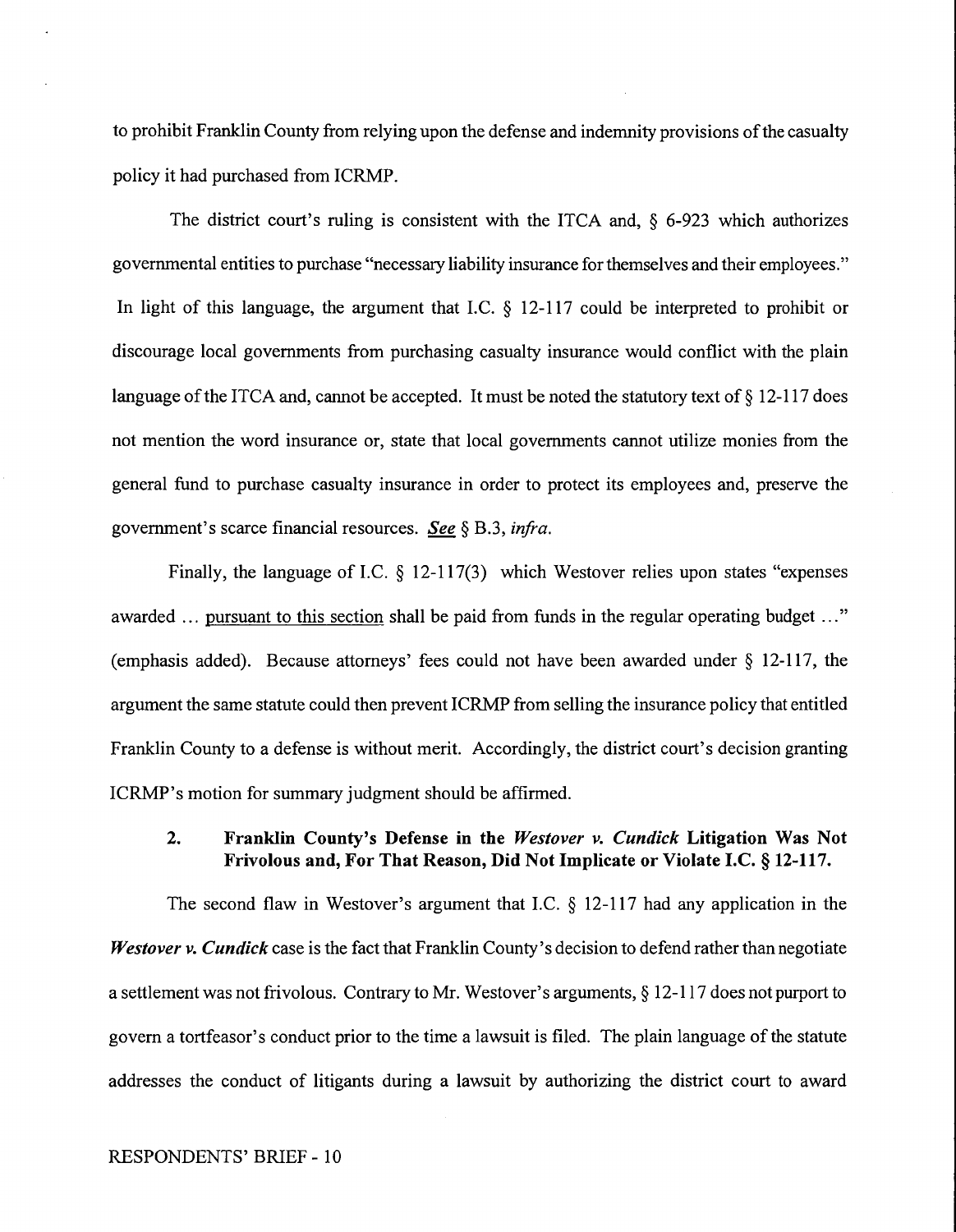attorneys' fees when the legal theories or factual arguments advanced by either the plaintiff or the defendant are found to be frivolous. *See Employer's Research Management Co. v. Dept. of Insurance,* 143 Idaho 179, 141 P.3d 1048 (2006); *Ada County v. City of Garden City,* 155 Idaho 914,318 P.3d 904 (2006).

It is undisputed that Franklin County aggressively defended the *Westover v. Cundick* lawsuit. Contrary to the appellant's arguments, the fact the case was not settled at mediation reflects the County's belief it was not liable and, that Westover's demands were excessive in light of the available legal and factual defenses. As recognized by the district court, the fact Franklin County refused to settle and was later granted summary judgment establishes its defense was not frivolous. *See* Tr, p. 53, L. 11-22. The fact the summary judgment was affirmed by this Court in *Westover v. Cundick*, 161 Idaho 933, 393 P.3d 593 (2017) establishes, as a matter of law, that Franklin County's litigation decisions were not frivolous. Because neither Franklin County or the Franklin County Assessor were ever at risk for attorneys' fees under I.C. § 12-117, the statute did not regulate or limit Franklin County's ability to purchase casualty insurance from an insurance company such as ICRMP. Accordingly, the district court's decision granting ICRMP's motion for summary judgment should be affirmed.

## **3. Westover's Argument that J.C.§ 12-117 Prohibits the Sale of Casualty Insurance to Local Governments Violates Accepted Rules of Statutory Construction**

The central theme in Westover's appeal is the suggestion that I.C. § 12-117(3) prohibited ICRMP from selling casualty insurance to a local government where that policy could possibly provide indemnity coverage for attorneys' fees awarded pursuant to the statute. This argument requires the court to accept the proposition the first sentence of  $\S 12-117(3)$  and its reference to fees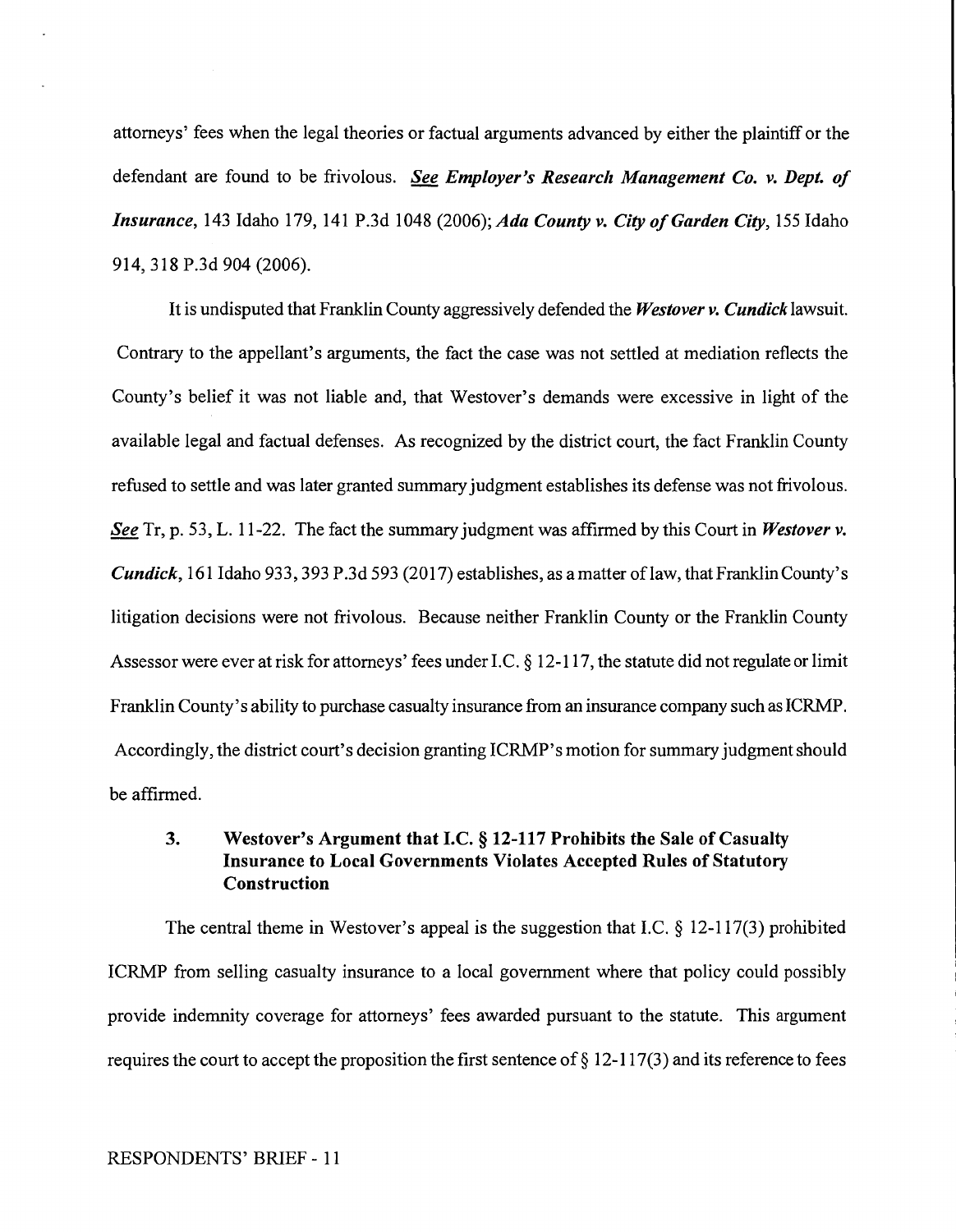being paid from the "regular operating budget" should be interpreted to restrict insurance coverage and, prohibit an insurer from providing a full and aggressive defense to its insured.

The object in interpreting a statute is to "derive the intent of the legislative body that adopted the act." *Canty v. Idalio State Tax Commission,* 138 Idaho 178, 182, 59 P.3d 983, 987 (2002), quoting *Payette River Property Owners Ass'n v. Board of Commissioners of Valley County*, 132 Idaho 551, 557, 976 P.2d 477,483 (1999). As this court has previously held, "[b]ecause 'the best guide to legislative intent is the words of the statute itself,' the interpretation of a statute must begin with the literal words of the statute." *State v. Yzaguirre*, 144 Idaho 471, 475, 163 P.3d 1183, 1187 *(2007);* see also In Re Permit No. 36-7200, 121 Idaho 819, 824, 828 P.2d 848, 853 (1992).

Where the statutory language is unambiguous, this Court has stated that it does not construe the statute but simply follows the law as written. *State v. Yzaguirre,* 144 Idaho at 475. In other words, if the statutory language is unambiguous, "the clearly expressed intent of the legislative body must be given effect, and there is no occasion for a court to consider rules of statutory construction." *State v. Burnight*, 132 Idaho 654, 659, 978 P.2d 214, 219 (1999). A statute is ambiguous when the meaning is so doubtful or obscure that "reasonable minds might be uncertain or disagree as to its meaning." *Canty*, 138 Idaho at 182; *see also Hickman v. Lunden*, 78 Idaho 191, 195, 300 P.2d 818, 819 (1956) "[H]owever, ambiguity is not established merely because different possible interpretations are presented to a court. If this were the case, then all statutes that are the subject of litigation could be considered ambiguous .... [A] statute is not ambiguous merely because an astute mind can devise more than one interpretation of it." *Canty*, 138 Idaho at 182.

Lacking in the statutory text of I.C. § 12-117 and, particularly, § 12-117(3), is any mention of insurance. In *Wriglit v. Ada County,* 160 Idaho 491, 376 P.3d 58 (2016), this Court refused to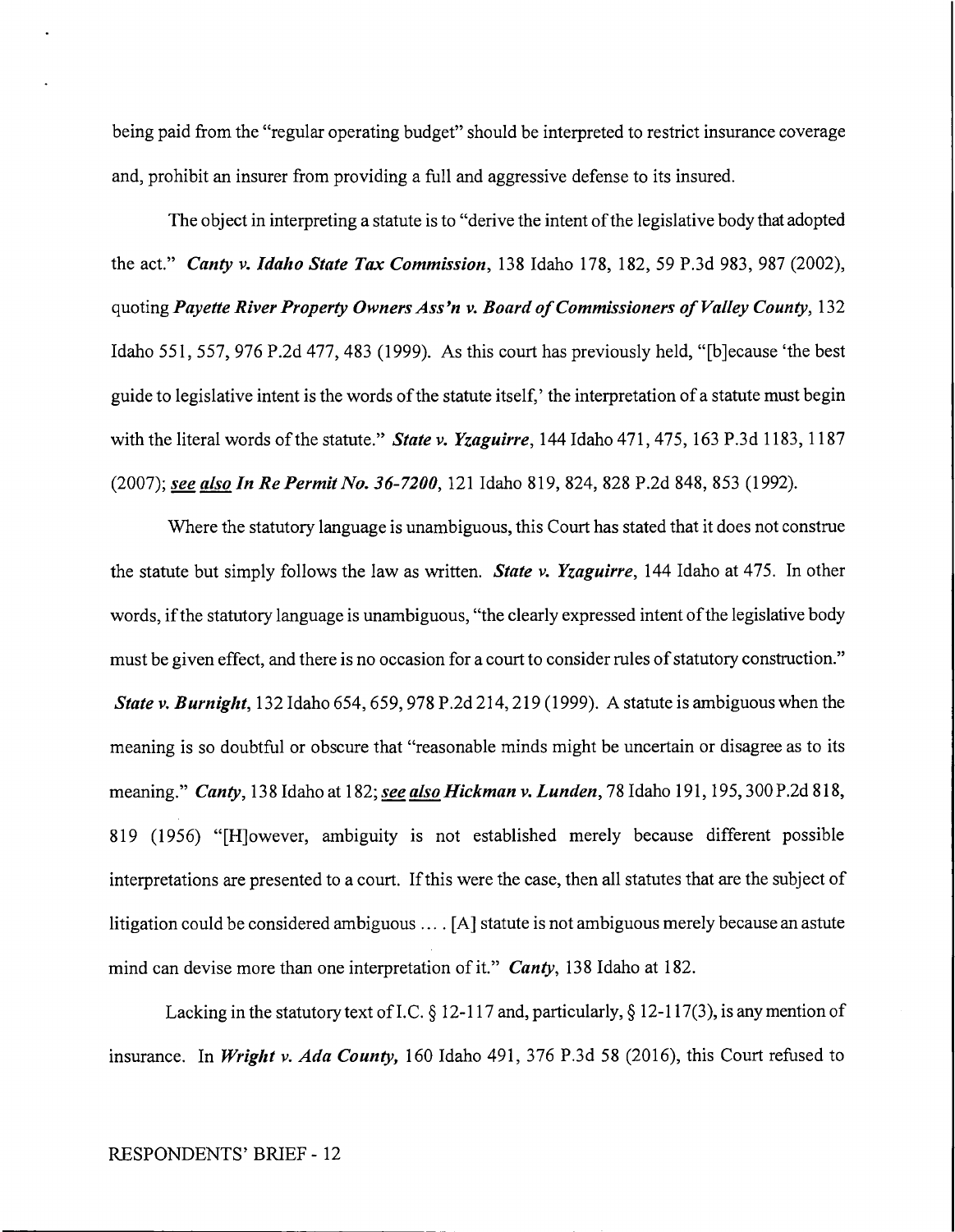interpret the language in the state whistleblower statute (I.C. § 6-2104) to require investigations that were not included in the statutory text reasoning that such an expansive interpretation:

> [W]ould essentially constitute revising the statute to add the "waste and violations of a law, rule or regulation" language that was omitted from that subsection, albeit possibly inadvertently. This Court has recognized that it does not have the authority to do so, as the legislative power is vested in the senate and house of representatives, Idaho Const. article III, § 1, not in this Court.

#### *See* 160 Idaho at 498.

Westover asks this Court to interpret a statute that, by its plain language, was intended to provide a trial court the discretion to sanction parties who engage in frivolous litigation, to prohibit the sale of casualty insurance which could provide indemnity coverage for discretionary fee awards. As indicated above, the statute does not mention the word insurance or, purport to prevent a local government from purchasing insurance which would provide legal representation and possible indemnity coverage to itself and/or its employees. Appellant's argument requires the Court to insert language into § 12-117 the Legislature either inadvertently or intentionally omitted. Consistent with the holding in *Wright v. Ada County,* Westover's suggested interpretation should not be accepted.

Additionally, Westover's interpretation cannot be reconciled with I. C.  $\S\S 6$ -923 -925 which specifically authorizes political subdivisions to purchase "the necessary liability insurance for themselves and their employees." *See* I.C. § 6-923. If one accepts Westover's suggested interpretation of I.C. § 12-117, the statute is dealing with the same subject matter as §§ 6-923 – 925. For that reason, the statutes are *in pari materia,* with one another.

The rule of *in pari materia* is a "canon of statutory construction" used to effectuate legislative intent. *City of Sandpoint v. Sandpoint Independent Highway District,* 139 Idaho 65, 69, 72 P.3d 905, 909 (2003). The rule requires courts to construe statutes relating to the same subject matter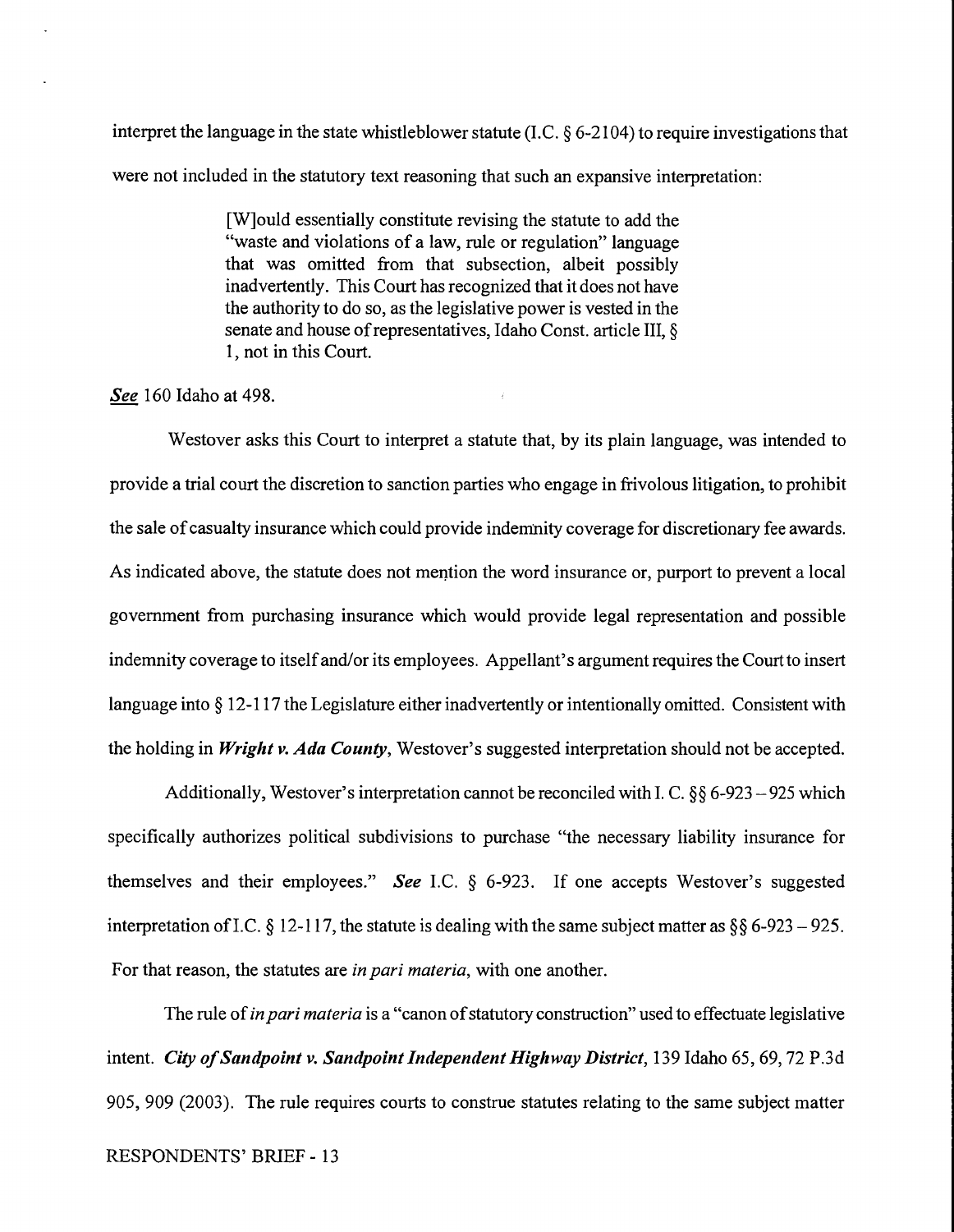together. *Id.* For that reason, when construing I.C.  $\S$  12-117 and  $\S$  $\S$  6-923 - 925, the Court must give every word, clause and sentence effect, if possible. *See In Re Permit No. 36-7200,* 121 Idaho at 822. Additionally, implied repeals are disfavored. *See Callies v. O'Neal,* 147 Idaho 841,848,216 P.3d 130, 136 (2009).

Westover's interpretation of  $\S 12$ -117 cannot be reconciled with the unambiguous language in I.C.  $\S$ § 6-923 - 925 which clearly authorizes local governments to purchase casualty insurance. Accepting the argument that ICRMP was prevented from selling insurance to Franklin County would require this Court to repeal or modify the plain language in  $\S$ § 6-923 - 925. Such an interpretation would be inconsistent with established rules of statutory construction and, should not be accepted.

The more logical and appropriate interpretation is to recognize the language in the I.C. § 12-117(3) creates a mechanism where local governments, such as Franklin County, are able to pay uninsured attorney fee awards. Through the statute, the Legislature recognized that when a court awards attorneys' fees against a governmental entity, it is likely the existing operating budget will not include a line item for the payment of discretionary attorney fee awards. The statute allows the entity to treat the award as a claim governed by the provisions of Title 6, Chapter 9, which can then be paid through a special levy.  $\frac{1}{1}$  Rather than restricting the government's ability to protect its financial resources by purchasing insurance, the statute was intended to provide a mechanism for paying unbudgeted claims, if they arise.

For the reasons outlined above, the plaintiff's interpretation of I.C.  $\S$  12-117 is inconsistent with accepted rules of statutory construction and, should not be accepted. The district court ruling granting ICRMP's motion for summary judgment should be affirmed.

 $<sup>1</sup>$  In the event no funds are available and the political subdivision has failed to purchase casualty insurance or create</sup> a comprehensive liability plan, I.C. § 6-928 authorizes the govemmentto levy and collect a property tax to pay a claim.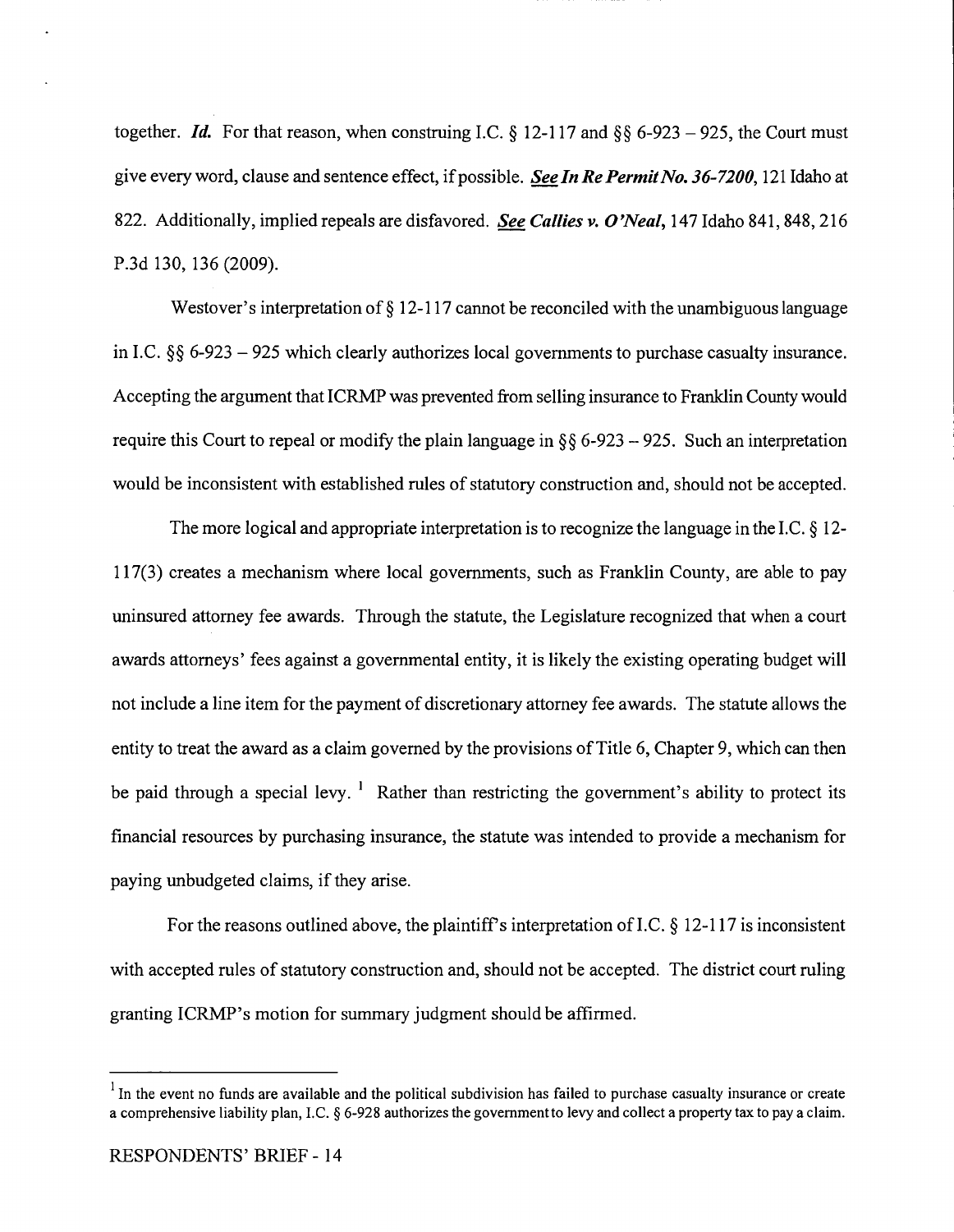**C. The District Court Did Not Abuse Its Discretion by Ruling Upon the ICRMP Motion for Summary Judgment Prior to Allowing the Plaintiff to Conduct Further Discovery.** 

Westover argues he was denied due process when the district court denied his request to conduct discovery prior to considering the ICRMP motion for summary judgment. This argument is not supported by the record and, is inconsistent with I.R.C.P. 56(d).

After Westover served his first set of interrogatories, requests for production and requests for admissions, ICRMP responded by answering the requests for admission and, seeking a protective order. *See* R, p. 31; p. 189-192; Tr p. 9:15-11:22. The motion for protective order was filed July 21, 2016. R, p. 33. Westover never responded. R, p. 2. Thirty days later, on August 22, 2016, ICRMP filed its motion for summary judgment. R, p. 2 and p. 52. Westover did not file affidavits opposing the ICRMP motion and, for that reason, did not create an issue of fact. R, p. 3. Instead, Westover filed a memorandum opposing the motion for summary judgment and, asking the court to grant a motion to compel. R, p. 186-200. Westover did not file an actual motion to compel. R, p. 2; Tr, p. 8:11-14.

At the September 29, 2016 hearing, the district court acknowledged the ICRMP motion for protective order and the Westover response brief that appeared to seek a motion to compel. Tr, p. 5, L. 3-23. The court directed counsel to cure the defect in the record by filing a motion to compel at the conclusion of the hearing. Tr, p. 8, L. 11-14.

The court then asked counsel if he was seeking additional time to conduct discovery. Tr, p. 4:15-17; 7:23-8:7. It treated the motion to compel as a request for a continuance under I.R.C.P. 56(d). Although Westover had not submitted an affidavit as required by the rule, Counsel was asked to describe specific items, materials, or documents he felt would be responsive to his discovery requests that he believed could then be used to oppose the ICRMP summary judgment motion. Tr, p.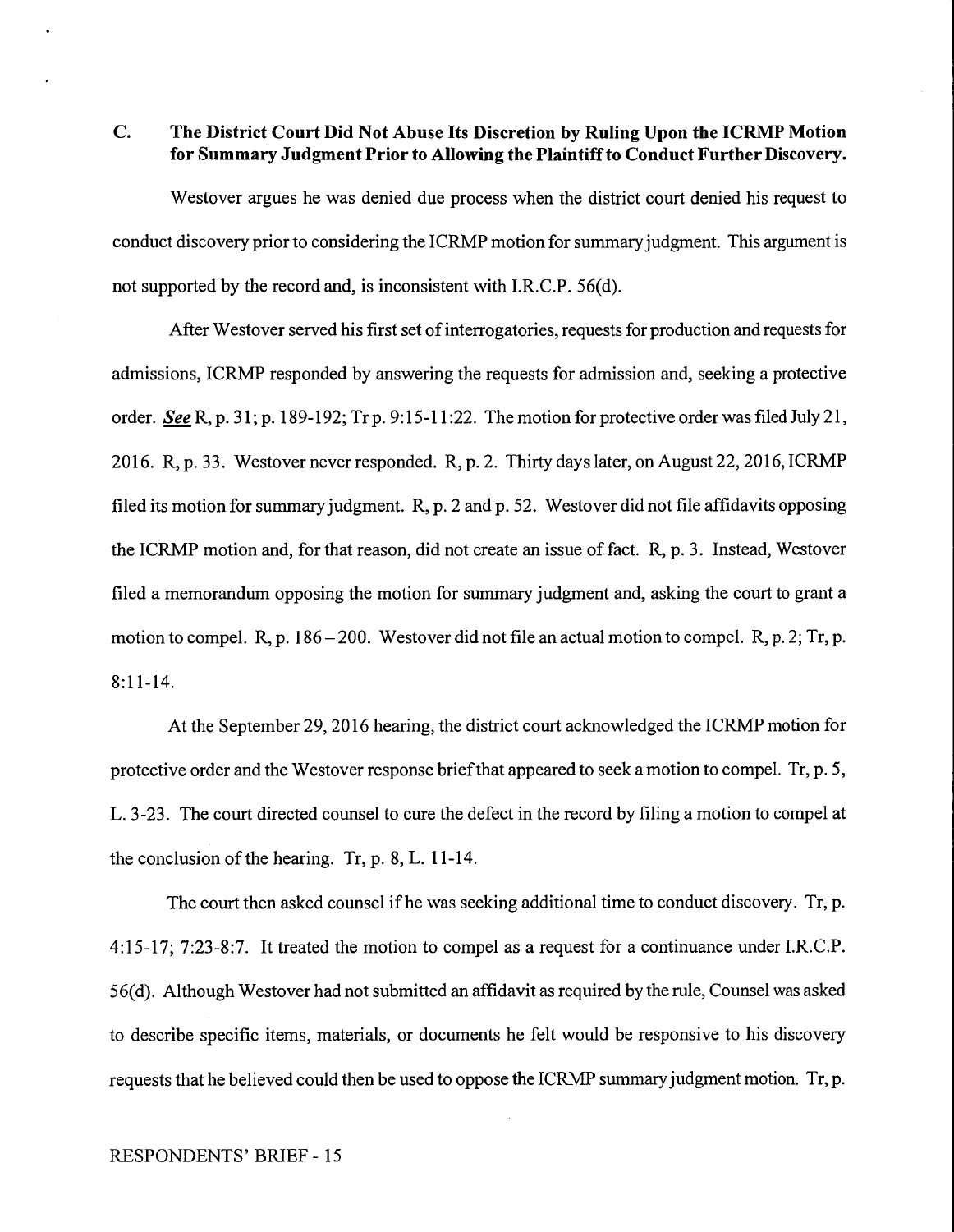7, L. 16-20. Counsel recited general discovery standards arguing the ICRMP objections and responses were inadequate. Tr, p.  $8:15 - p$ . 11:14. This caused the court to question how the information Westover was seeking would be relevant to the legal issues raised in the ICRMP motion surrounding his client's lack of standing and, how the relevant statutes should be interpreted. Tr, p. 11, L. 15-22; p. 12, L. 5-19; p. 13, L. 19-p. 14, L. 4. The court then stated it would take the motion for protective order as well as the motion to compel under advisement. However, the court refused to delay considering the motion for summary judgment by stating:

> To the extent that there has been a request under Rule 56(d) to delay this hearing on the summary judgment, I don't feel that the requirements of 56(d) have been met. There has been no affidavit or declaration filed by the plaintiff in this matter, nor has a showing been made under the case law that has interpreted that statute that there's been an affirmative showing by the plaintiff what it would need that would be discoverable in order to oppose or put into place into the record on the summary judgment issues. Therefore, the court feels that there has been no proper showing either substantively or procedurally under  $56(d)$  for the court not to hear the summary judgment motion that has been filed and pursued by ICRMP in this matter.

*See* Tr, p. 20, L. 12-25.

A district court's decision to grant or deny a continuance under I.R.C.P. 56(d) is reviewed for

an abuse of discretion. *See Boise Mode, LLC v. Donahoe Pace* & *Partners, Ltd.,* 154 Idaho 99,294

P.3d 1111 (2013). This Court has explained that when seeking a continuance under Rule 56(d) or its

predecessor, I.R.C.P. 56(f), the moving party:

Must 'do so in *good faith'* by affirmatively demonstrating why he cannot respond to a movant's affidavits ... and how postponement of a ruling on the motion will enable him, by discovery or other means, to rebut the movant's showing of the absence of a genuine issue of fact.

*See* 154 Idaho at 104, *citing Jenkins v. Boise Cascade Corp.,* 141 Idaho 233,239, 108 P.3d380, 386 (2005).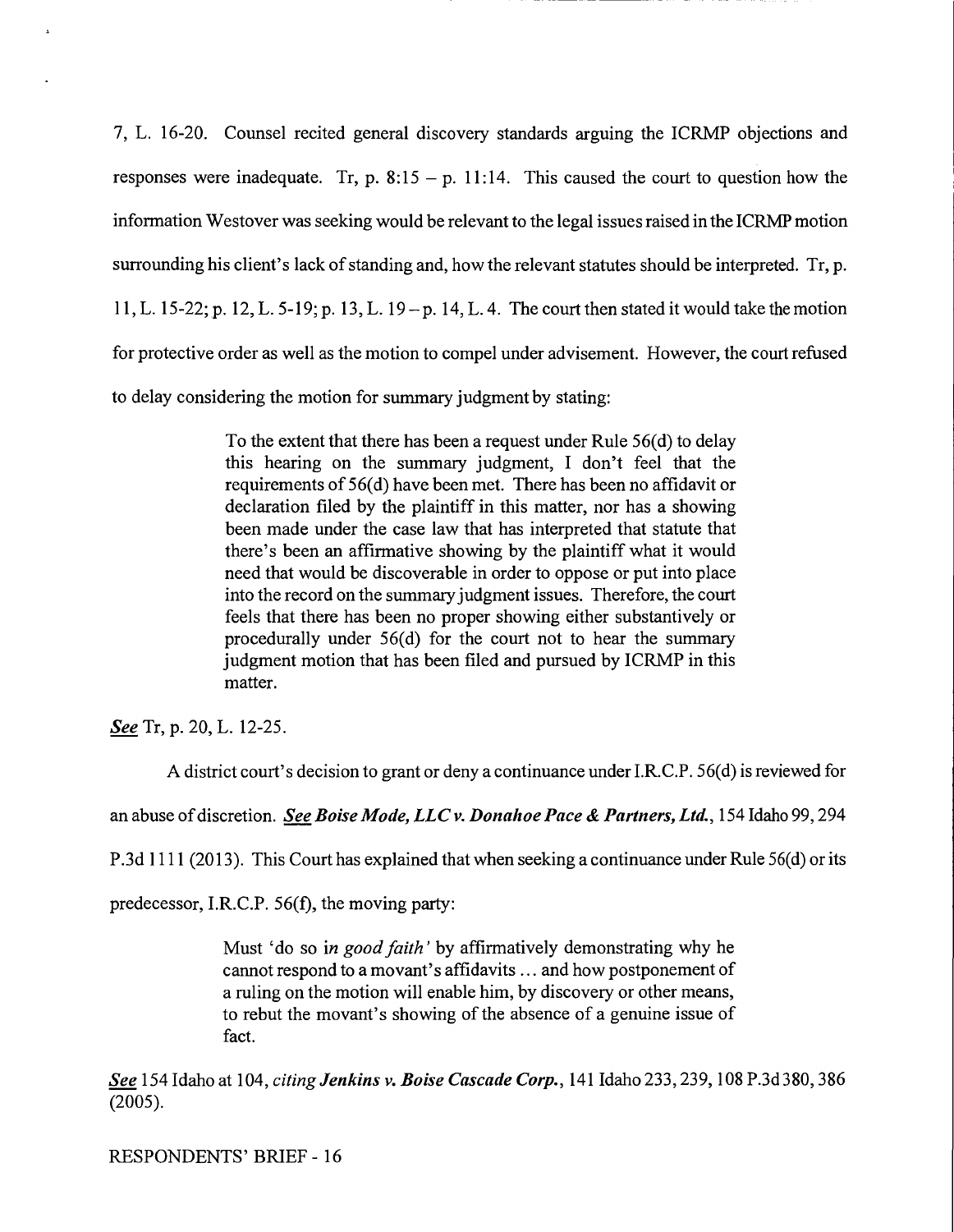In *Jenkins v. Boise Cascade Corp., supra,* the plaintiff requested additional time to respond to a motion for summary judgment informing the court that written discovery and depositions were pending which he believed would produce additional documents and testimony to support the plaintiff's theories and, that he required the opportunity to review the defendant's responses and testimony in order to thoroughly respond to the defendant's motion. *See* 141 Idaho at 238. This Court ruled the district court did not abuse its discretion by denying a continuance because counsel's affidavit did not specify what discovery was needed to respond to the outstanding motion and, did not set forth how the evidence plaintiff expected to gather through further discovery would create disputed issues of fact which would defeat the defendant's summary judgment motion. *Id.* at 239.

In this case, the district court correctly denied the plaintiff's motion. Arguably, the court could have summarily refused to consider Westover' s request for a continuance as he had never filed a formal motion under Rule 56(d) and, had made no attempt to provide a factual record required by the rule. *See* Tr, 4:15 - 5:19. Exercising its discretion, the district court allowed counsel the opportunity to provide that information at the September 29, 2016 hearing. Tr,  $11:15 - 17:20$ . Counsel failed to describe what evidence he believed additional discovery would develop and, most important, how that evidence would create an issue of material fact that would defeat the ICRMP motion.

The "control of discovery is an area within the discretion of the trial court." *Vaught v. Dairyland Ins. Co.,* 131 Idaho 357, 360, 956 P.2d 674, 677 (1998). Accordingly, a trial court's decision to grant or deny a motion to compel will be reversed only when there has been a clear abuse of discretion. *Doe v. Shoshone Bannock Tribes,* 159 Idaho 741, 745, 367 P.3d 136, 140 (2016). Idaho Rule of Civil Procedure 26(c) allows a trial court to fashion orders which may prohibit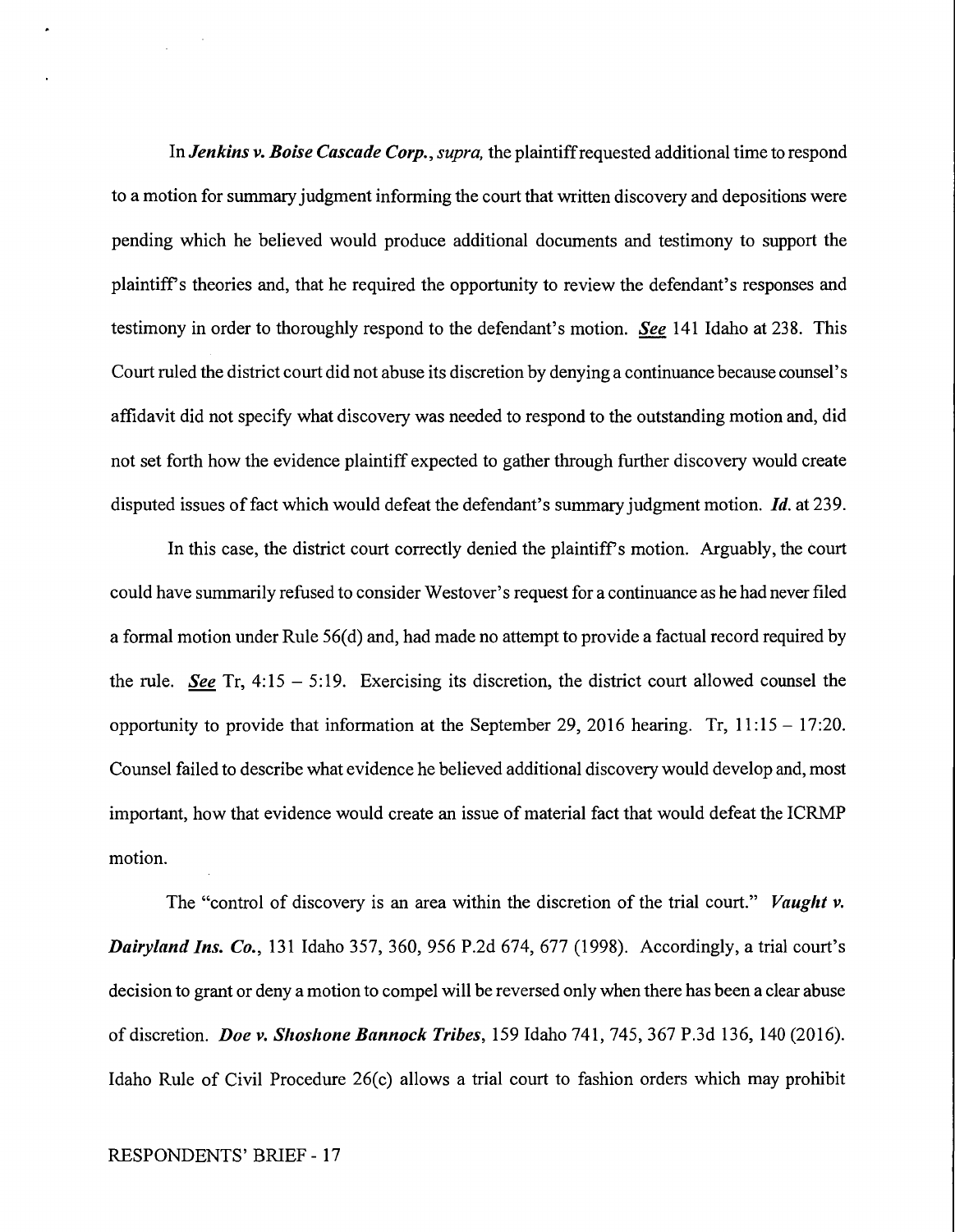discovery or, allow discovery under specified terms and conditions. In this case, ICRMP asked the trial court to delay discovery until it considered the purely legal issues surrounding Mr. Westover's standing and, whether LC. § 12-117 could be interpreted to prevent an insurance company from selling casualty insurance to a local government such as Franklin County. Tr, p. 18, L,  $8-p$ . 19, L. 11. The district court correctly viewed the decision to continue the summary judgment hearing as an issue of discretion, acted within the boundaries of its discretion and, in a manner which was consistent with applicable legal standards. *See Kirk v. Ford Motor Co.,* 141 Idaho 697, 701, 116 P.3d 27, 31 (2005). For that reason, the trial court's decision to hear the merits of the ICRMP motion for summary judgment prior to allowing the plaintiff to engage in irrelevant discovery should be affirmed.

## **IV. BECAUSE WESTOVER'S APPEAL IS FRIVILOUS, ICRMP IS ENTITLED TO ITS ATTORNEYS' FEES**

Idaho Code  $\S$  12-121 and Idaho Appellate Rule 41(a) allows ICRMP to seek attorneys' fees associated with its defense of this appeal. Attorneys' fees are awarded to the prevailing party where the appeal "was brought, pursued, or defended frivolously, unreasonably or without foundation" *See American Semiconductor, Inc. v. Sage Silicon Solutions, LLC,* 162 Idaho 119, \_, 395 P.3d 338, 346 (2017), *citing McGrew v. McGrew,* 139 Idaho 551,562, 82 P.3d 833,844 (2003); *Benz v. D.L. Evans Bank,* 152 Idaho 215, 231-32, 268 P.3d 1167, 1183-84 (2012). In this case, ICRMP is entitled to its attorneys' fees as the arguments advanced by Westover on appeal were without foundation and, for that reason, were pursued frivolously.

Idaho Code § 12-117 cannot be interpreted to prevent a private insurance company from selling casualty insurance to a local government which could, under certain circumstances, provide coverage for attorneys' fees assessed against its insured. As outlined above, the Idaho Tort Claims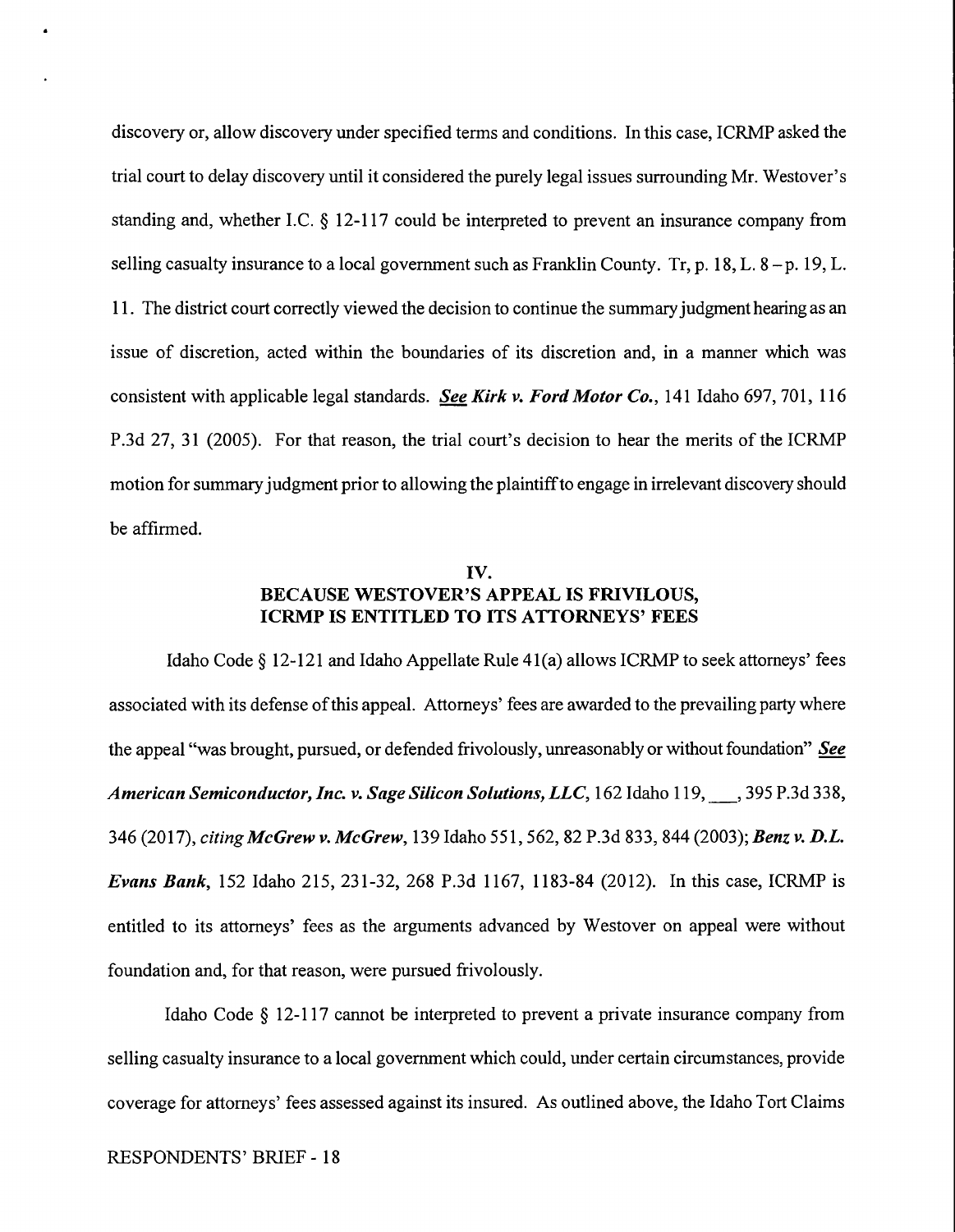Act, at I.C. § 6-923, unambiguously authorizes governmental entities to purchase casualty insurance. The statute does not attempt to limit the specific coverages the government can purchase. Additionally, because I.C. § 6-618A was the exclusive basis for awarding attorneys' fees against Franklin County in the *Westover v. Cundick* litigation, LC.§ 12-117 was never applicable to that dispute. For these reasons, Mr. Westover lacked standing to sue ICRMP surrounding any decisions it may have made concerning its contractual obligations to its insureds. This Court, in *Brooksby v. GEICO Ins. Co.,* 153 Idaho 546, 286 P.3d 182 (2012) rejected the argument that the declaratory judgment statute, LC. § 10-1202, could be utilized to create standing in a case such as the one pursued by Westover against ICRMP. *See* 153 Idaho at 548. In his appellate briefing, Westover fails to provide any argument which would distinguish this Court's holdings in *Brooks by* which have not already been addressed and rejected. Accordingly, this Court should find that Westover's appeal is frivolously and, for that reason, award ICRMP its reasonable attorneys' fees and costs incurred in the defense of this appeal.

## **V. CONCLUSION**

For the reasons outlined above, the district court's ruling granting ICRMP's motion for summary judgment should be affirmed. Additionally, ICRMP should be awarded its costs and attorneys' fees on appeal.